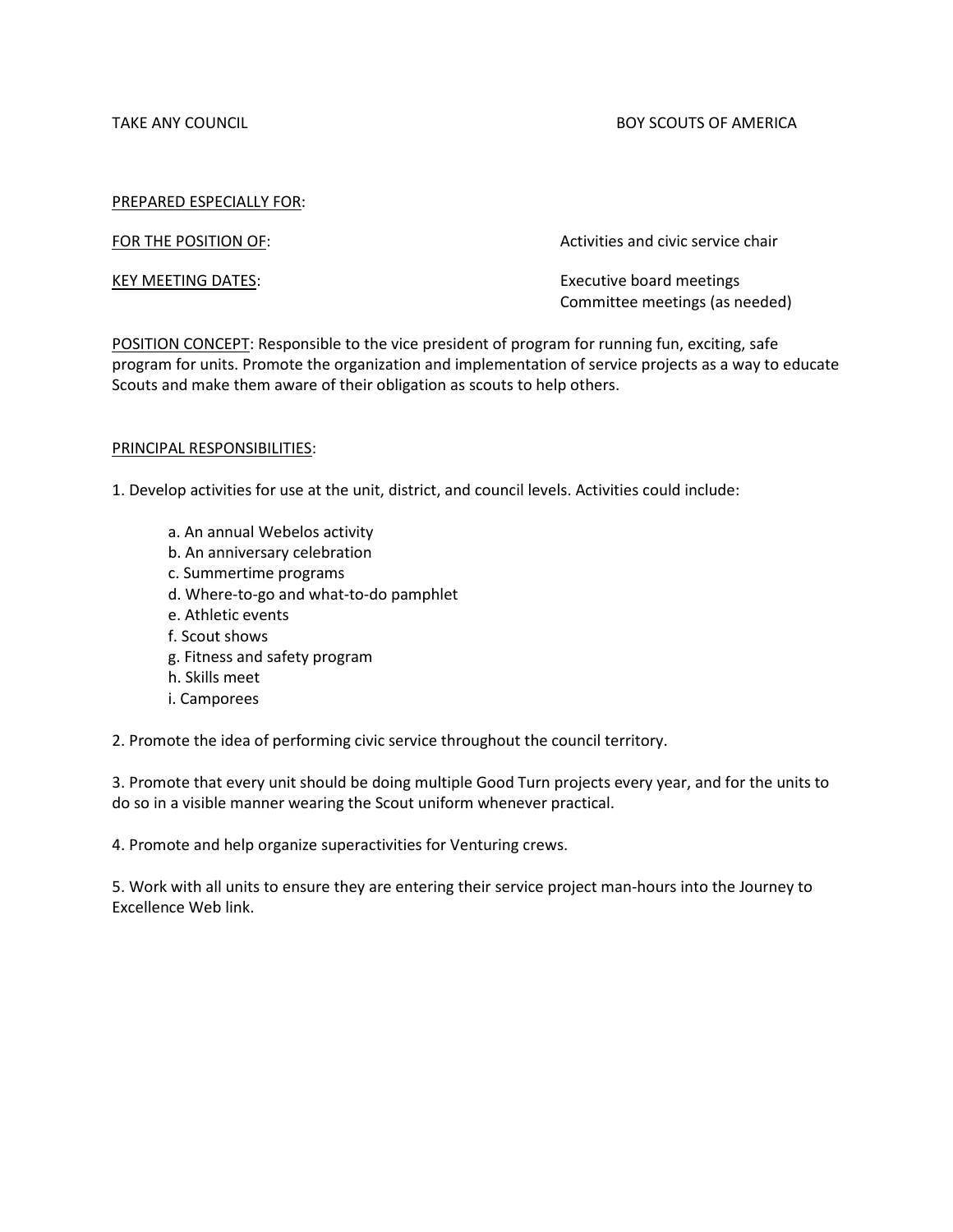TAKE ANY COUNCIL **EXECUTE A SUBSET OF A SUBSETION COUNCIL** BOY SCOUTS OF AMERICA

#### PREPARED ESPECIALLY FOR:

FOR THE POSITION OF: The STATE STATE STATE Advancement and recognition chair

KEY MEETING DATES: Executive board meetings Committee meetings (as needed)

POSITION CONCEPT: Responsible to the vice president of program for promoting the advancement plan to units, providing training in the advancement plan to district personnel, and providing meaningful reports on advancement.

#### PRINCIPAL RESPONSIBILITIES:

- 1. Maintain advancement standards and records and set meaningful goals.
- 2. Present lifesaving awards, special council awards, and other recognitions.
- 3. Develop lists of Eagle Scout service projects.
- 4. Produce a merit badge counselor list in every district.
- 5. Find, register, and train merit badge counselors.

6. Work toward improving the number of youth members who advance annually as stated in the Journey to Excellence program.

- 7. Assist district leadership in conducting Eagle Scout boards of review.
- 8. Maintain meaningful advancement reports.
- 9. Conduct an Eagle Scout recognition program annually.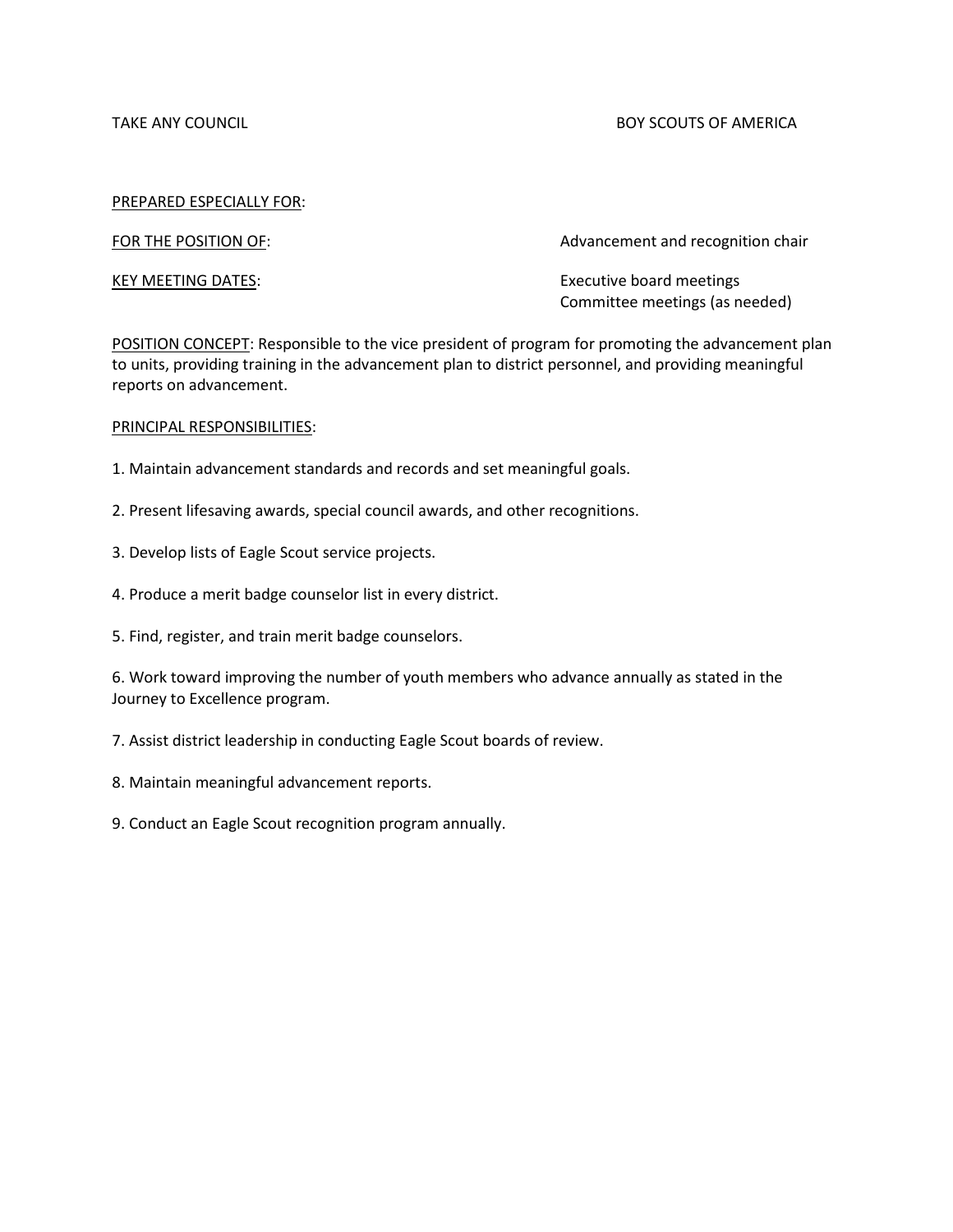TAKE ANY COUNCIL **EXECUTS** BOY SCOUTS OF AMERICA

# PREPARED ESPECIALLY FOR:

| FOR THE POSITION OF:      | Advisory board member                                      |
|---------------------------|------------------------------------------------------------|
| <b>KEY MEETING DATES:</b> | Annual business meeting<br><b>Executive board meetings</b> |

POSITION CONCEPT: Responsible to the members at large of the council to be in an advisory role to the council.

# PRINCIPAL RESPONSIBILITIES:

- 1. Provide support and guidance in following the strategic plan of the council.
- 2. Members are people who are unable to devote time to Scouting on a regular basis, but may serve the council on special assignment or as a consultant in a specific area.
- 3. Members attend executive board meetings as available, but do not have a vote.

1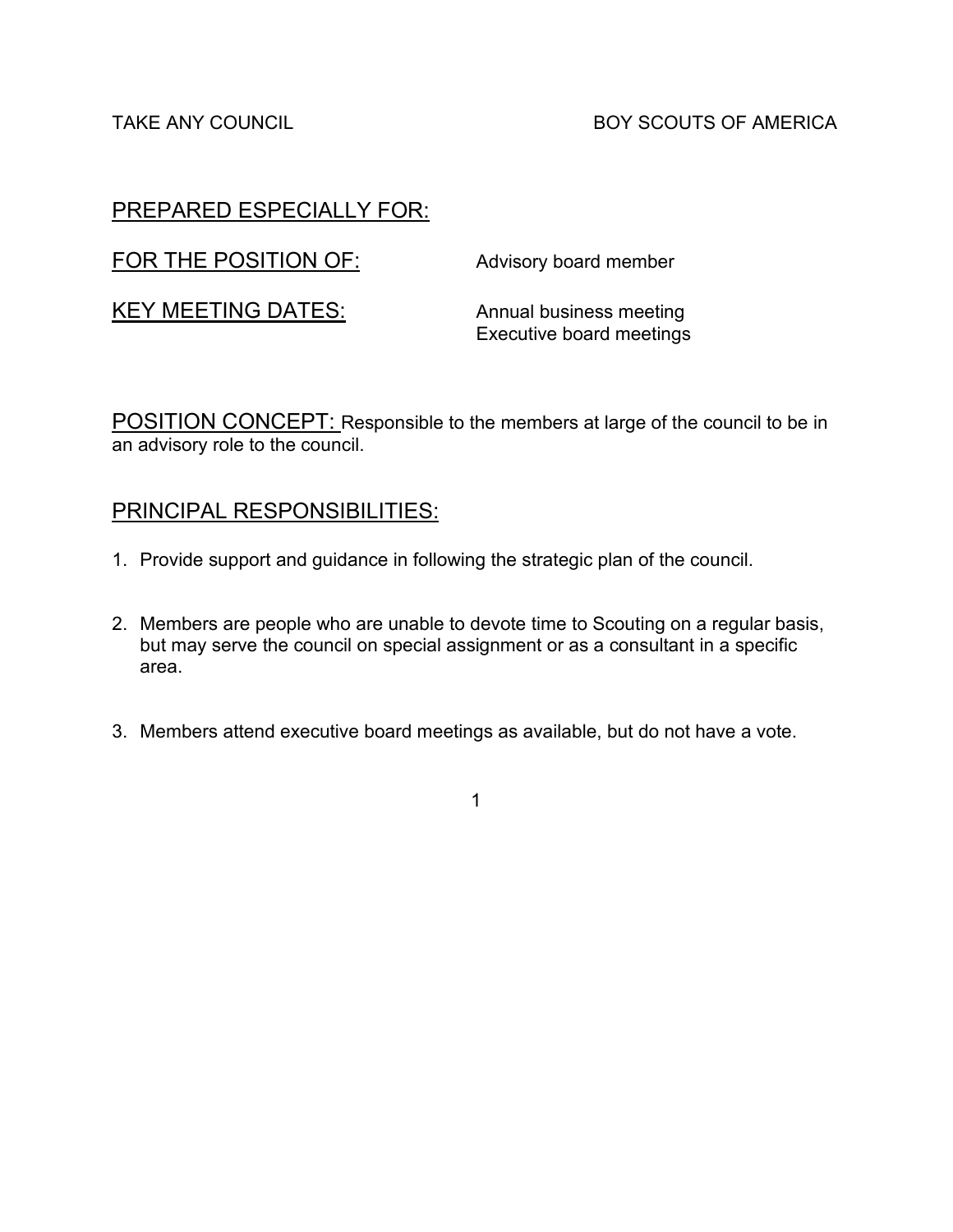FOR THE POSITION OF: Audit committee chair

KEY MEETING DATES: Executive board meetings

Council officer meetings (as needed) Audit committee meetings

POSITION CONCEPT: Responsible to the vice president of administration and have an understanding of generally accepted accounting principles, generally accepted auditing standards, and financial statements, and the ability to assess the general application of such principles and standards.

- 1. Schedule an appropriate number and timing of committee meetings each calendar year to enable the committee to carry out its responsibilities diligently and effectively.
- 2. Create, in consultation with the Scout executive and the external auditors, the agenda for each committee meeting with a view to establishing the appropriate priorities and fulfilling the obligations of the committee under its charter and in accordance with its work plan.
- 3. See to it that the committee receives all materials to be discussed at the meeting at least one week before the meeting.
- 4. Conduct each meeting in an environment of candidly and promptly sharing information, giving all members of the committee the right to hold and express a dissenting opinion with a commitment to best governance practices.
- 5. Help the committee and management understand and respect the responsibilities of each.
- 6. Be available to meet with any member of the committee, the Scout executive, other officers, the internal auditor, and the external auditor between meetings of the committee.
- 7. Review the draft minutes of the meeting with the secretary, make any amendments that may be required, and approve the final draft before it is submitted to the committee for its approval.
- 8. Receive regular reports regarding complaints, concerns and breaches of the code of ethics as well as ongoing investigations in connection therewith.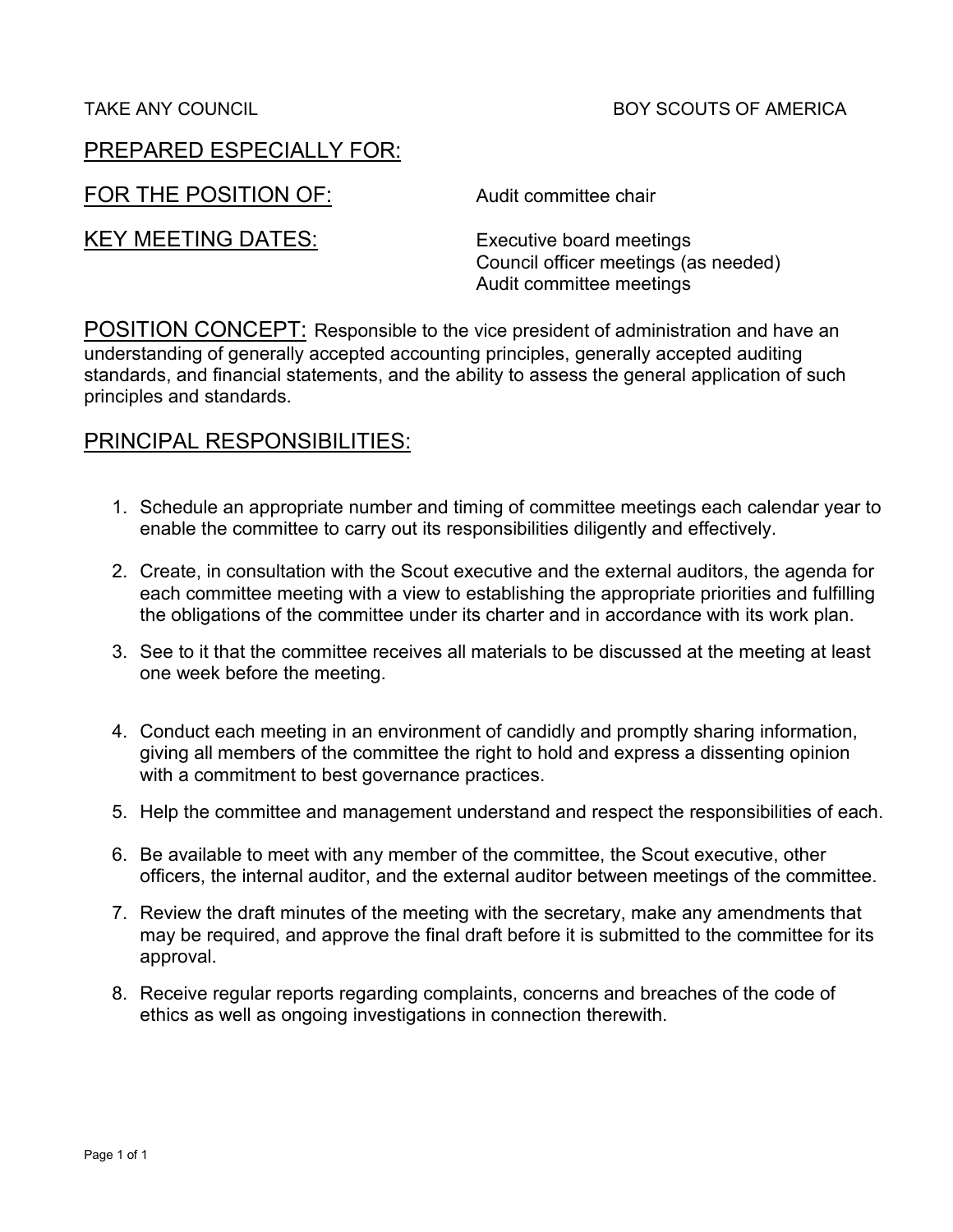| FOR THE POSTION OF:       | Council camping chair                                                          |
|---------------------------|--------------------------------------------------------------------------------|
| <b>KEY MEETING DATES:</b> | Executive board meetings<br>Council coordinated meetings<br>Committee meetings |

POSITION CONCEPT: Responsible to the vice president of program to ensure every youth a quality program of outdoor camping, preferably at our council's camp, and high adventures to ensure their continued interest.

- 1. Through the district camping chairs and the Order of the Arrow, ensure promotion to all Scout troops for a long-term summer camp experience, preferably at our council's camp.
- 2. Through the high adventure subcommittee ensure promotion of high-adventure programs conducted locally and nationally.
- 3. Through the district camping chairs and the Order of the Arrow, ensure promotion to all Cub Scout packs of Cub Scout day camps, Cub Scout resident camp, and Webelos adventure camp and the Summertime Pack Award.
- 4. Through the district camping chairs, ensure that all Boy Scouts have the opportunity for 10 days and nights of outdoor camping.
- 5. Through the Order of the Arrow Key 3 (lodge chief, lodge adviser, and lodge staff adviser), ensure promotion of the Order of the Arrow and its effective operation within the chapters and lodge.
- 6. Through the COPE and climbing subcommittee, ensure the promotion and utilization of the COPE and climbing programs at summer camp and year-round.
- 7. Lead the quarterly council camping meetings to help plan and promote camps and to be informed of program updates.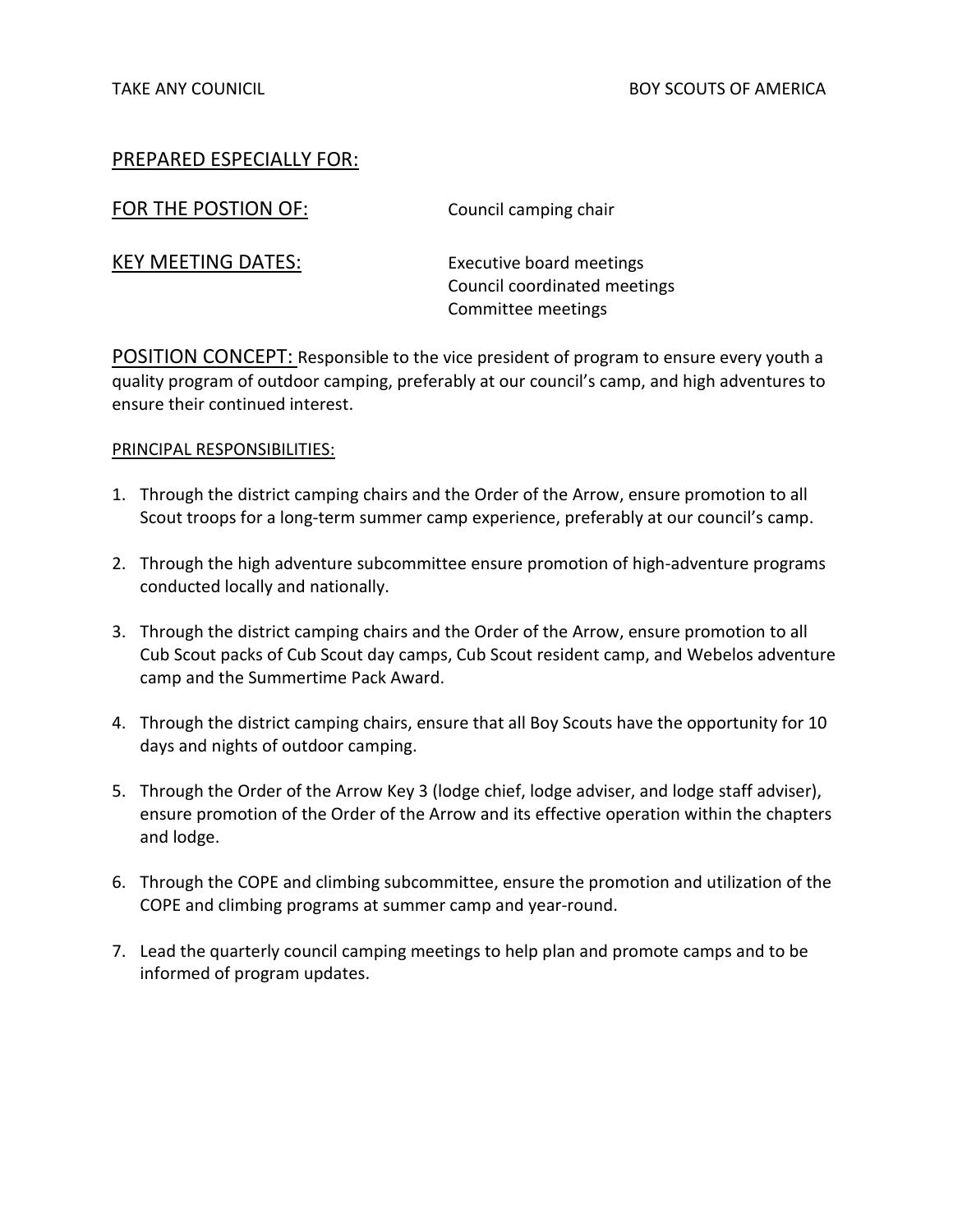# TAKE ANY COUNCIL **Example 2018 TAKE ANY SCOUTS OF AMERICA**

# PREPARED ESPECIALLY FOR:

FOR THE POSITION OF: Compensation committee chair

KEY MEETING DATES: Executive board meetings

Council officer meetings (as needed) Compensation committee meetings

POSITION CONCEPT: Responsible to the council president or the Vice president of Finance. The committee is to be composed of at least three directors, which could include the council president, and should also include a benefits expert. Only members of the board determined to be "independent" shall serve on the committee.

- 1. Review and use the Boy Scouts of America's compensation program to ensure an internally consistent and externally competitive compensation program in order to attract, retain, and motivate qualified executive management and other key employees and provide incentive for the attainment of the council's strategic goals and objectives.
- 2. Review and approve the staff structure for allocation of assignments.
- 3. Receive and approve or modify the recommendations presented by the Scout executive for council employees' annual merit salary increases, and ensure that all fall within the approved council budget.
- 4. Review the performance of the Scout executive and set the salary and benefits for the Scout executive in accordance with the guidelines.
- 5. Review the Scout executive compensation policy and procedures for compliance with the IRS Intermediate Sanctions requirements.
- 6. Annually review benefits, deferred compensation, and perquisites.
- 7. Review and approve the material terms of severance arrangements, if any, in letters of employment for the Scout executive, executive management, and other key employees.
- 8. Review the committee's charter periodically and refer any recommended changes to the board.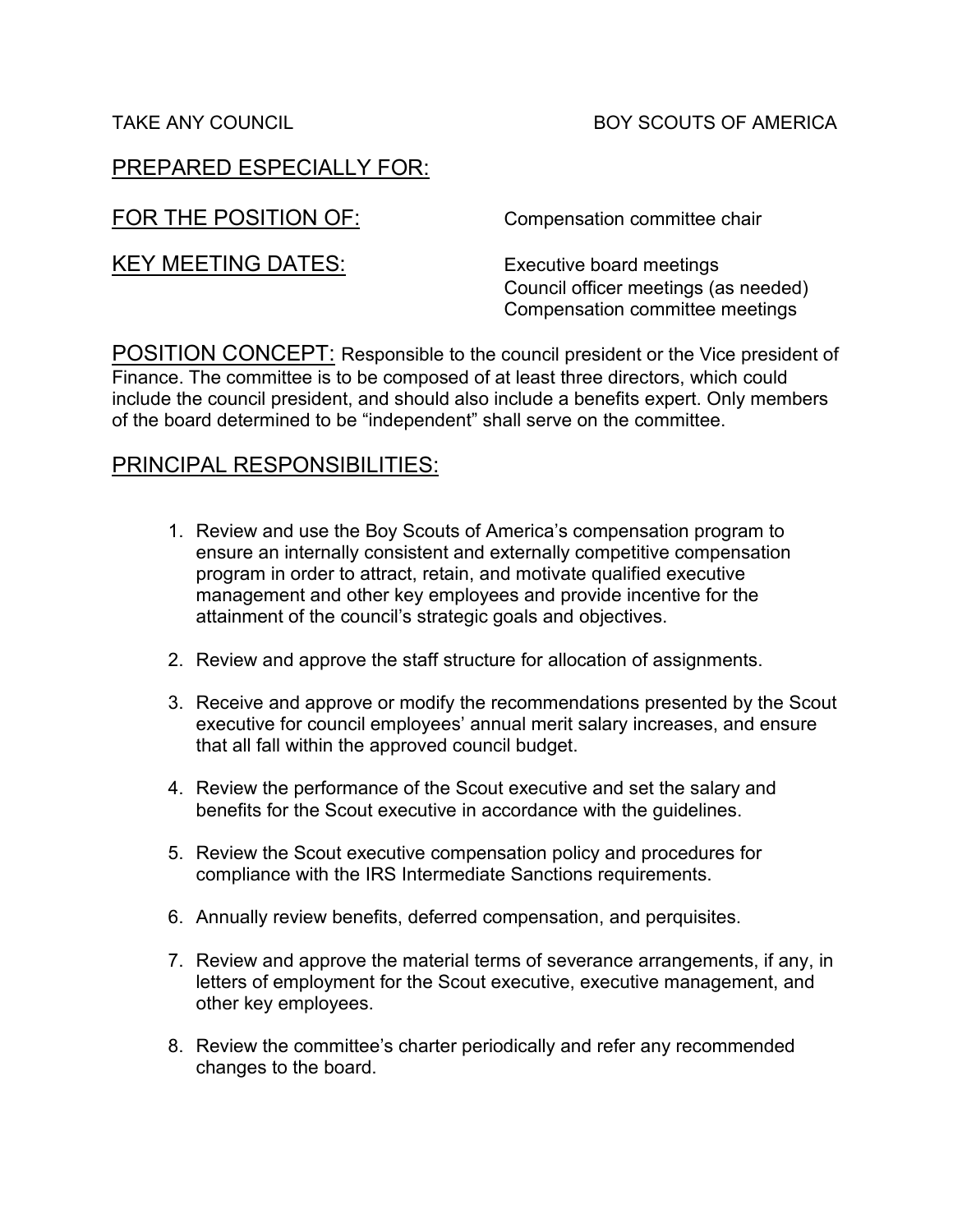# FOR THE POSITION OF: Council commissioner

KEY MEETING DATES: Executive board meetings

Council officer meetings Council Key 3 meetings Monthly district commissioner meeting District commissioner meetings (as needed)

POSITION CONCEPT: Responsible to the council president to give leadership to unit service of the council by guiding and directing district commissioners and their staffs.

- 1. Personally contribute annually to the FOS campaign of the council and provide assistance, as appropriate, to achieve the council's financial success by supplying individual names of those who will personally contribute to the council's financial needs.
- 2. Ensure that districts recruit commissioners to the end of having a 1-to-3 ratio of active commissioners to units.
- 3. Chair the monthly meetings of all district commissioners.
- 4. Provide direction to program, training, and other support functions as to needs of units to ensure quality programs.
- 5. Support the district chairs by providing supplemental training to their commissioner staff.
- 6. Conduct a commissioners' college training conference once a year.
- 7. Work with the council president and vice presidents to secure assistance from council committees in meeting unit service needs.
- 8. Develop plans to accomplish council goals and achievement items that relate to service to units through the council's long-range plan.
- 9. Train the assistant council commissioners in their responsibilities and direct them in accomplishing their objectives in providing unit service.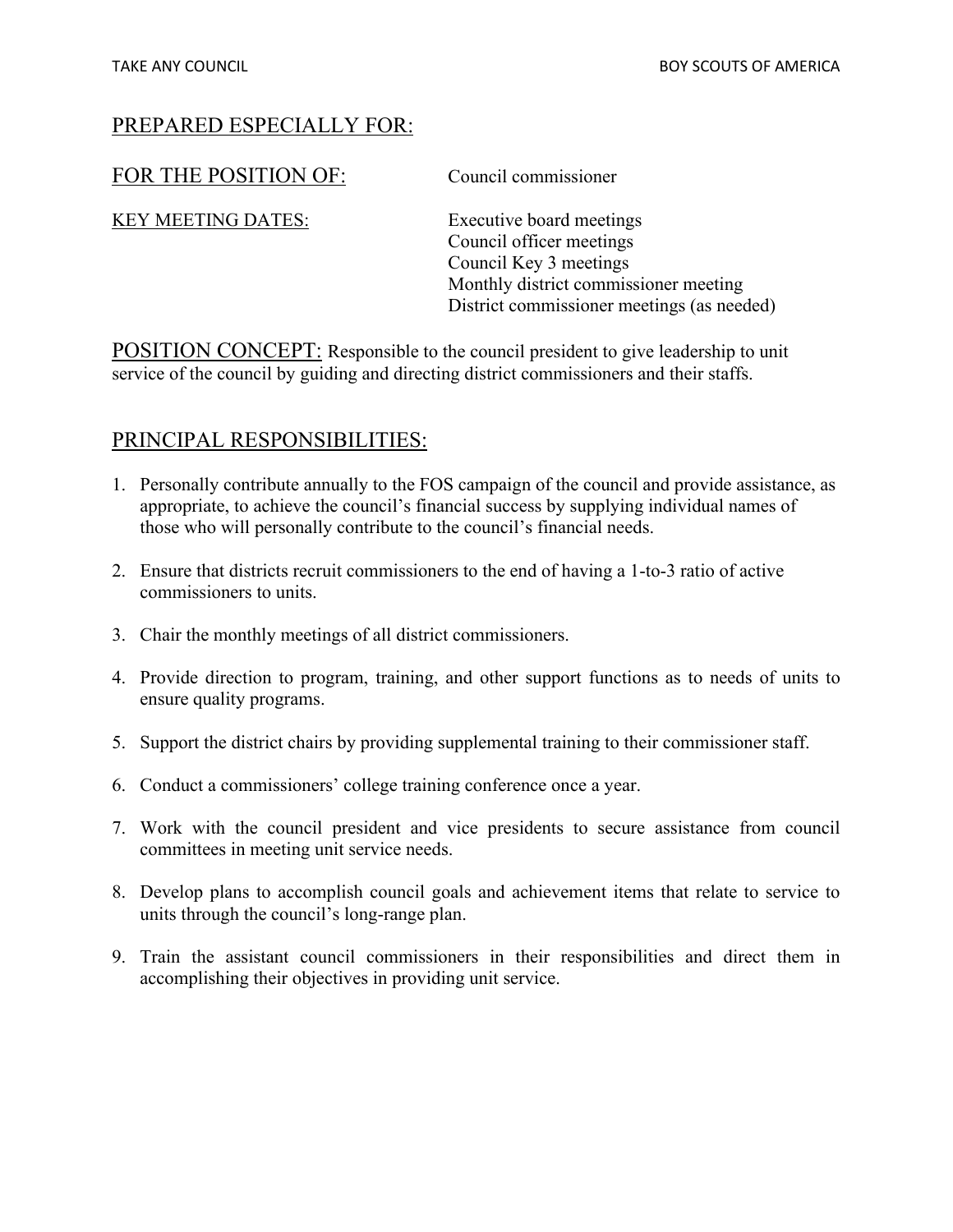# TAKE ANY COUNCIL **Example 2018 TAKE ANY COUNCIL** BOY SCOUTS OF AMERICA

# PREPARED ESPECIALLY FOR:

FOR THE POSITION OF: District chair

KEY MEETING DATES: Executive board meetings

Council officer meetings (as needed) Governance committee meetings

POSITION CONCEPT: Responsible to the council president or the vice president of district operations to run the program of Scouting in their district as directed by the executive board of the council.

- 1. Provide support and guidance in following the strategic plan of the council within the territory of the district.
- 2. Represent the district on the executive board.
- 3. Responsible for all communication between the council and the district.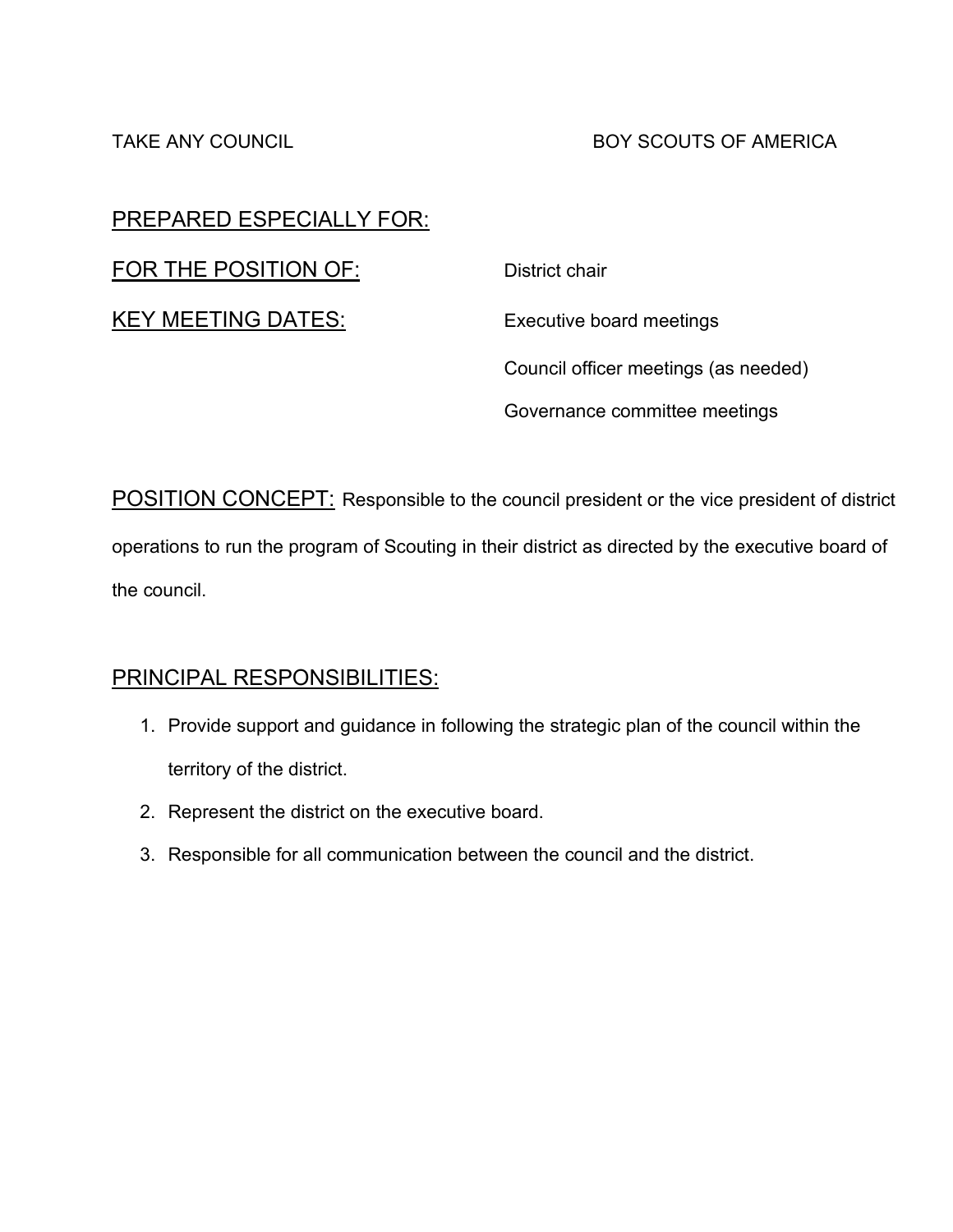# **Enterprise Risk Management Committee Chair**

**Position Summary:** Provides leadership to the council's Enterprise Risk Management Committee and regularly provides reports to the council's executive board.

**Qualifications:** A health- and safety-oriented Scouting volunteer with strong group leadership experience or capabilities, and further qualified by one or more of the following:

- Safety professional/fire safety/risk management practitioner
- Health-care internal auditor/health-care compliance/clinical quality professional
- Health-care professional (M.D., D.O., R.N., physician's assistant, R.Ph., etc.) or Allied Healthcare technician (paramedic, EMT, L.P.N., mountain rescue, ski patrol)
- Scouter with wilderness first aid or advanced first aid and safety training
- Scouter with a strong interest in safe and healthy Scouting, willingness to pursue related training, and the ability to identify assistance in accomplishing the job
- Member of the council's executive board

# **Responsibilities:**

- Leads the council's ERM Committee; serves as the key point of contact on all matters related to health, safety, and risk management in the council's volunteer leadership.
- Leads the regular meeting of the committee by planning the agenda, conducting the meetings and being responsible for communicating the agenda, notes, minutes and work plans to the committee (or via delegation).
- Develops an annual committee plan and evaluates performance of the committee based on that plan.
- Recruits committee members—district ERM officer and SMEs—and ensures that all districts are represented and the key experts are involved; recruits at least one physician to serve as council physician.
- Leads periodic reviews of all incident reports and camp health lodge records to identify trends and propose prevention strategies.
- Communicates and works effectively with the council executive staff member assigned to the committee.
- Names a co-chair (when desired) to provide support to the chair when he/she is unable to lead a meeting or provide leadership.
- Assures the availability of a program and volunteers to assist council and district leaders in risk assessment/hazard analysis before new programs are introduced; provides support to assess existing programs for changes to improve safety and reduce risk.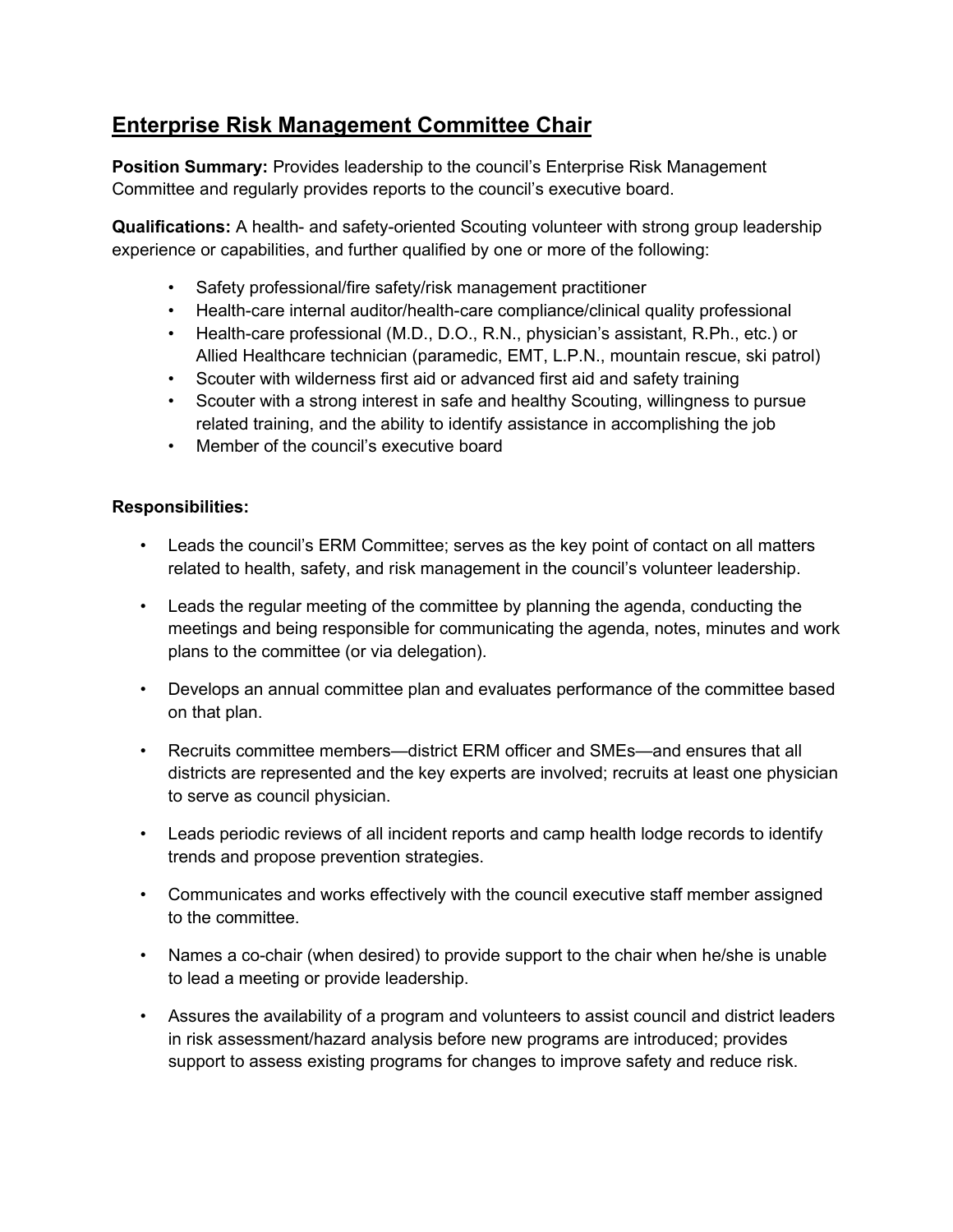- Offers support, material and recommendations to other council committees including camping, properties, finance, program, training and others as requested.
- Works to ensure that key messages related to safety, health, and risk management are included in council communications (print and/or electronic) with health and safety promotion and disease prevention on a regular basis.
- Communicates changes in national BSA policy, programs, and support information to the executive board and to the committee.
- Develops and implements an annual training program for leaders at all levels; assists roundtables commissioners in locating guest speakers on risk management, safety, health, and disease prevention topics.
- Helps identify consultants and other subject matter experts (SMEs) to deliver the council's program safely and with minimized risk.
- Communicates with the council's finance committee relative to health, safety, risk management, and insurance needs and recommendations.
- Assists in the development of policy and procedures relative to council needs and as needed to clarify or provide local clarification to national policies.
- Working with the council executive assigned to the committee, completes annual paperwork to obtain BSA insurance discounts.
- Helps identify and plan for councilwide training including wilderness first aid, first aid, and CPR training resources.
- Participates in annual camp inspections and risk assessment activities.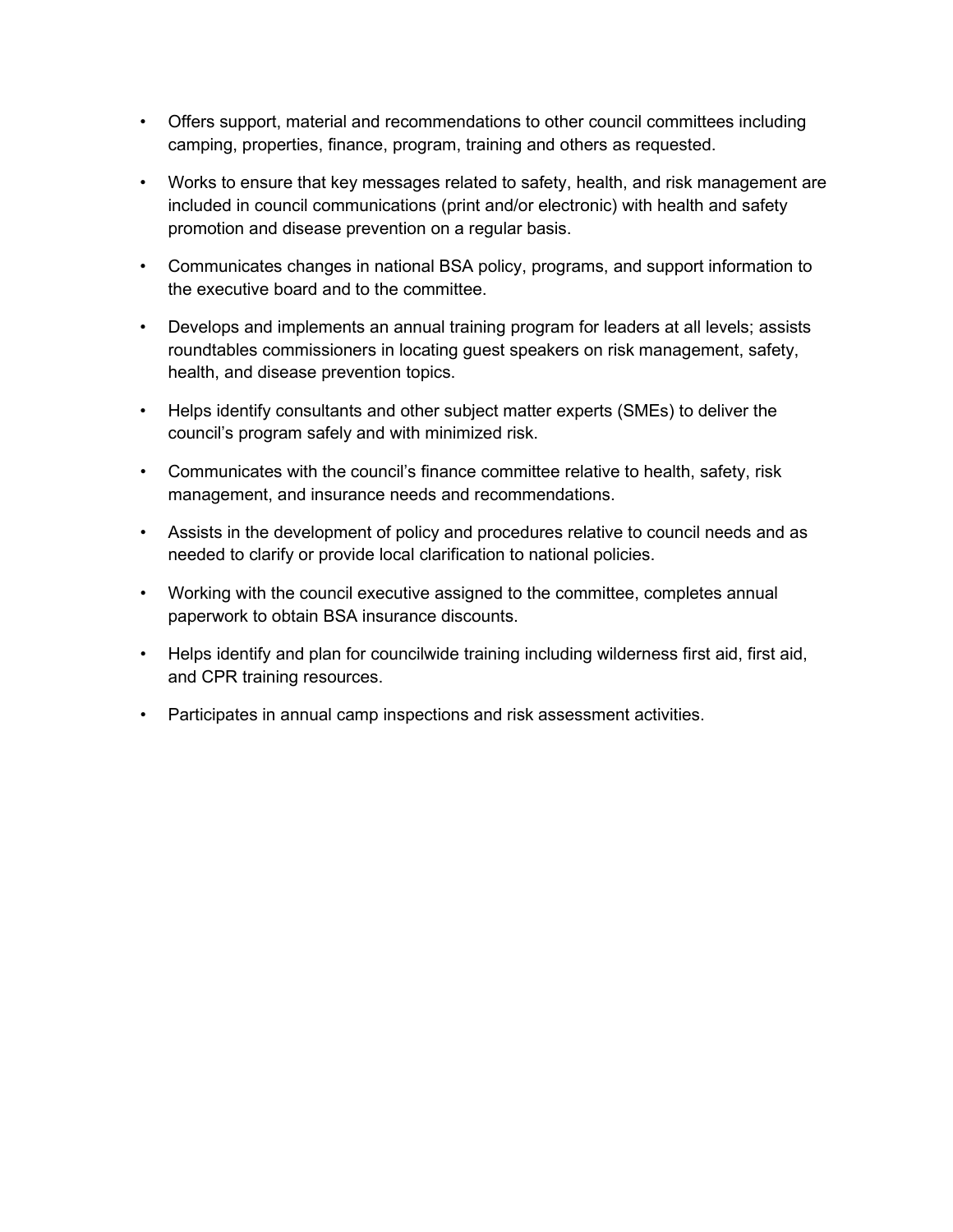TAKE ANY COUNCIL **Example 2018 TAKE ANY COUNCIL** BOY SCOUTS OF AMERICA

# PREPARED ESPECIALLY FOR:

FOR THE POSITION OF: Executive board member

KEY MEETING DATES: Executive board meetings

POSITION CONCEPT: Responsible to the council president to achieve the council's purpose of guiding and supporting districts in their mission of working with community organizations chartered by the Boy Scouts of America to deliver a quality program to their membership.

# PRINCIPAL RESPONSIBILITIES:

1. Provide continuity for the council by representing the organization's point of view through interpretation of services and advocacy.

2. Select and appoint a Scout executive for the council.

3. Govern the council by broad policies and objectives formulated and agreed upon by the governing board through the strategic plan.

4. Acquire sufficient resources for the council's operations and to finance the services adequately.

5. Account to the public for the services of the council and expenditures of its funds, including fiscal accountability and budget approval.

6. Participate on committees associated with the operation of the council while representing the overall board vision.

7. Adopt resolutions that will further the mission and strategic initiatives of the council.

8. Represent the National Council of the Boy Scouts of America as the final voice in decisive matters within the council territory.

9. Stand as a representative to the community for the ideals and values of the Scout Oath and Scout Law.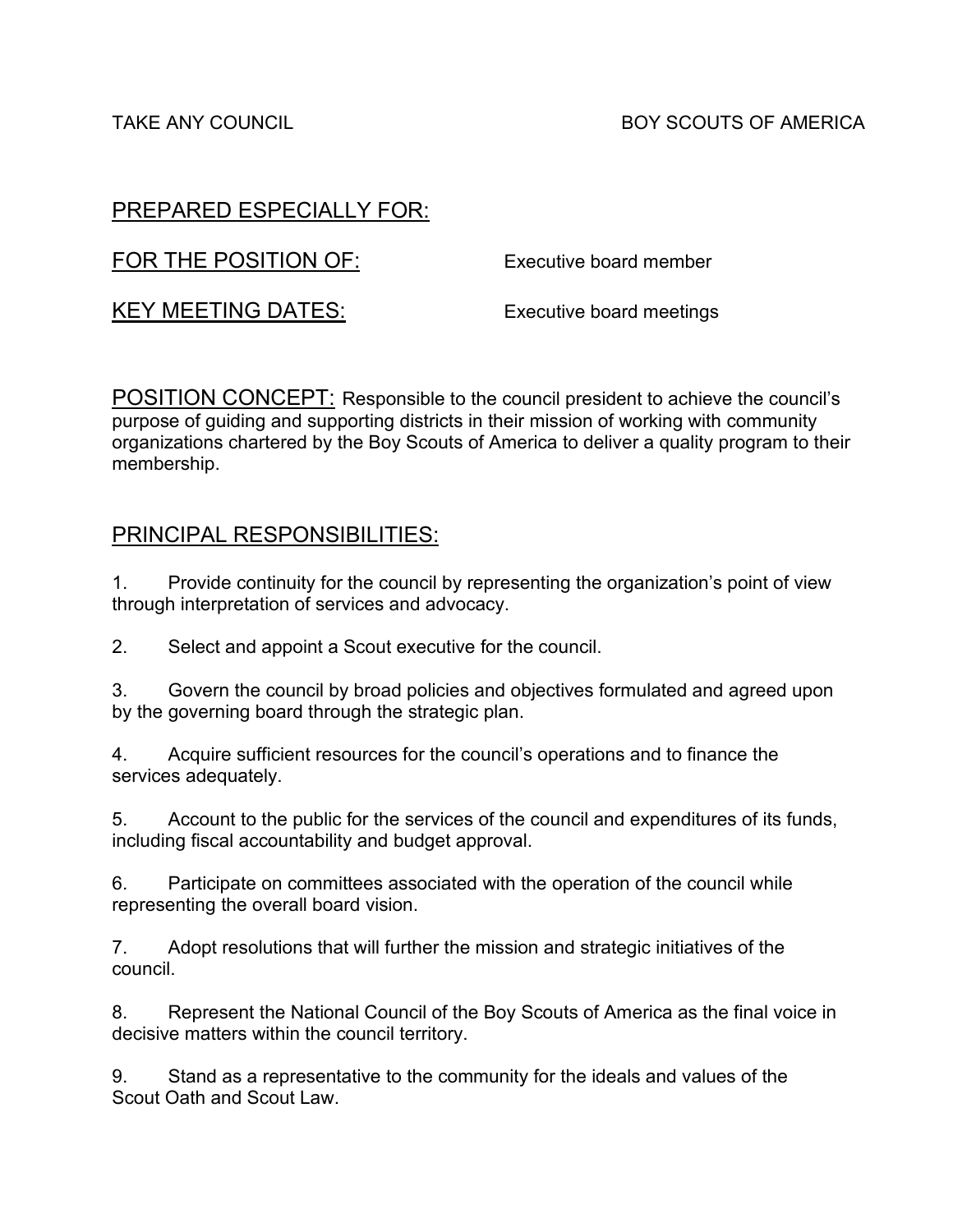TAKE ANY COUNCIL BOY SCOUTS OF AMERICA

## PREPARED ESPECIALLY FOR:

FOR THE POSITION OF: Unit chair—Family Friends of Scouting

KEY MEETING DATES: District finance meetings Unit presentations Campaign critique meeting

POSITION CONCEPT: Responsible to the district Family Friends of Scouting chair for organizing Family Friends of Scouting presentations and the campaign within the unit, and helping the unit achieve the unit's goal. The Family Friends of Scouting campaign provides an educational opportunity for the parents within the unit to understand how the council and district operate.

- 1. Attend the district unit chair training meeting.
- 2. Personally enroll as a Friend of Scouting.
- 3. Accept the responsibility to raise the unit's share of the district Family Friends of Scouting goal.
- 4. Help the unit committee plan for and set a date for the Family Friends of Scouting presentation.
- 5. Contact the unit's families prior to the presentation to promote and secure attendance.
- 6. Arrive early for the presentation. Stay for the entire meeting.
- 7. Introduce the Family Friends of Scouting program.
- 8. Meet with the unit FOS coordinator immediately after the meeting to plan a follow-up with all families not attending the presentation.
- 9. Turn in the results of the presentation and follow-up to the district Family Friends of Scouting chair or district executive.
- 10. Serve as a caller on the district phone-a-thon team (if needed).
- 11. Attend report meetings (as necessary).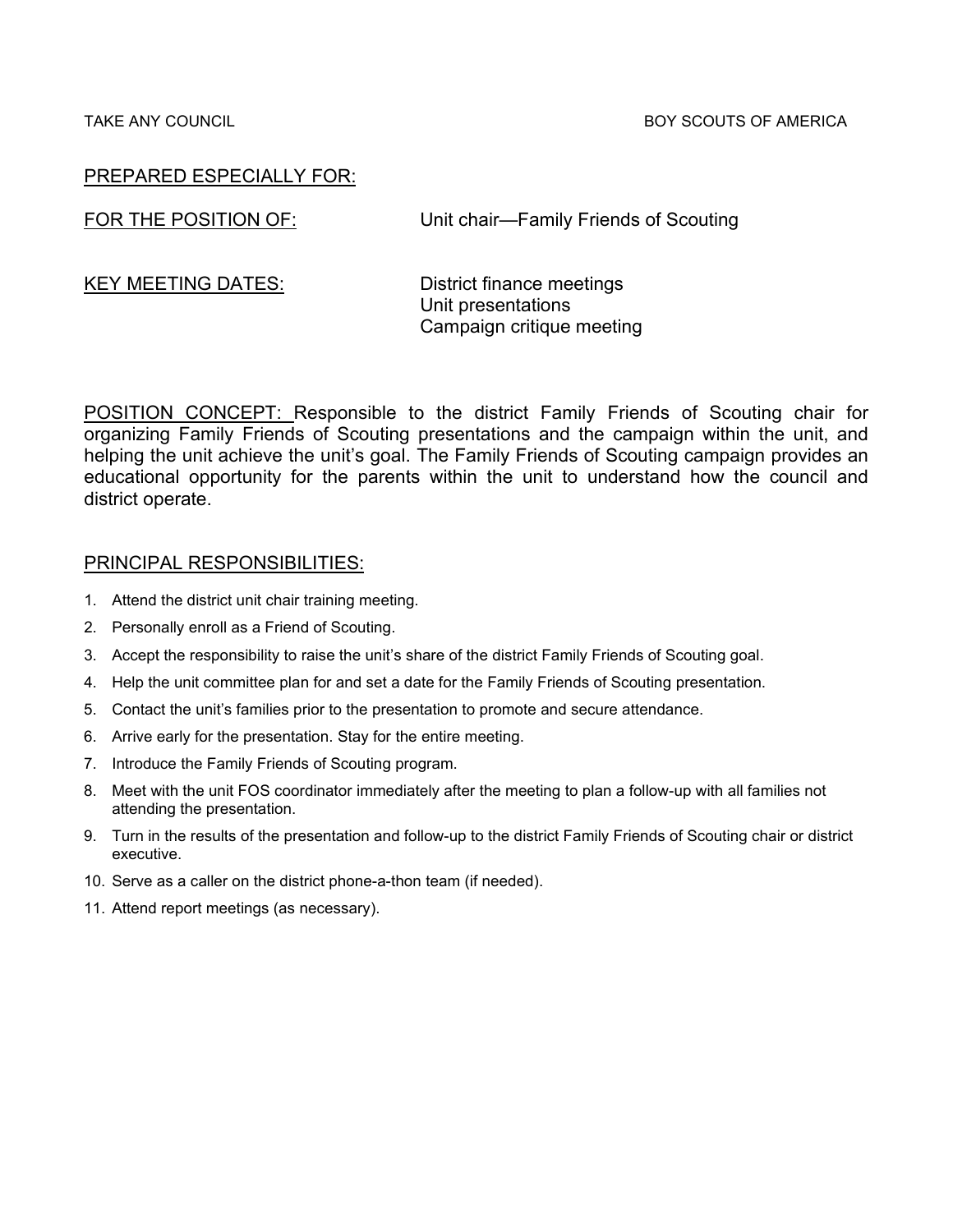FOR THE POSITION OF: Friends of Scouting chair

KEY MEETING DATES: Crientation and training meeting Prospect and evaluation meeting(s) Campaign kickoff meetings Report meetings (as needed) Victory celebration

POSITION CONCEPT: Responsible to the council vice president of fund development for building an organization capable of soliciting sufficient donors to successfully reach the council's Friends of Scouting goal within the established campaign timetable. Providing leadership and direction to the council division, as well as the districts' finance chairs, will ensure annual participation by top-level individual, business, and corporate donors and councilwide goal attainment.

- 1. Chair and give direction to the council divisions to ensure that prospects are worked (solicited) by the "right" enrollers.
- 2. Work cooperatively with the council's special events chairs to avoid duplicate solicitation of prospects while maximizing participation.
- 3. Conduct and chair prospect and evaluation meetings to add new contributors and upgrade current and past contributors. Serve as a resource to the district finance chairs to organize prospect and evaluation meetings in each of the council's districts.
- 4. Recruit and assign enough of the "right" captains and enrollers to ensure effective coverage in faceto-face solicitation of council campaign prospects (one enroller solicits a maximum of five prospects). Enrollers will be asking others to give at a level at which they are comfortable contributing.
- 5. Assist in the training (as needed) of all council and district campaign workers.
- 6. Chair and plan the council campaign kickoff, report, and victory meetings to maintain campaign discipline.
- 7. Assist in the securing of sponsorships (as needed) for campaign-related expenses of the kickoff, report meetings, and victory celebrations.
- 8. Serve as a resource to council campaign captains in securing additional names for enrollers.
- 9. Keep the council's campaigns on schedule through open communication with council enrollers, district finance chairs, and council division captains and enrollers.
- 10. Work closely with the vice president of fund development and Scout executive.
- 11. Work annually with the council's marketing chair to prepare a current and educational presentation piece for units and families.
- 12. Attend all meetings called by the council's vice president of fund development.
- 13. Enroll as a lead donor in the council division of the Friends of Scouting campaign.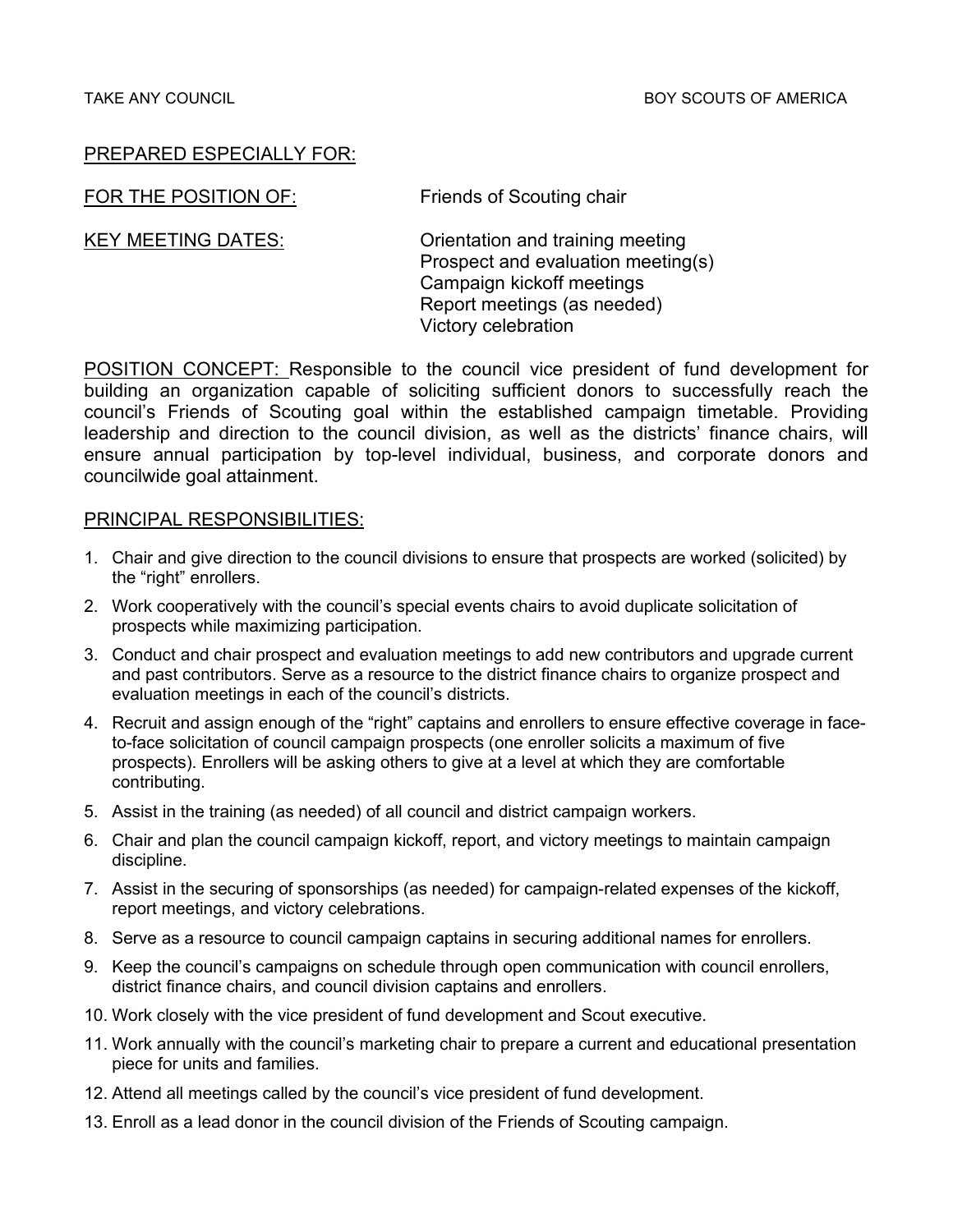## TAKE ANY COUNCIL **Example 20** BOY SCOUTS OF AMERICA

# PREPARED ESPECIALLY FOR:

FOR THE POSITION OF: Governance committee chair

KEY MEETING DATES: Executive board meetings

Council officer meetings (as needed) Governance committee meetings

POSITION CONCEPT: Responsible to the council president to evaluate, assess, and monitor board structure, including standing and ad hoc committees. Provide definition of skills and attributes required of board members and identify existing gaps to the nominating committee.

- 1. Orientation of new and existing board members.
- 2. Training and education of the board related to governance roles and responsibilities, and with respect to bridging board knowledge gaps.
- 3. Assessment and evaluation of the board, chair, individual members (including each member's self-assessment), and board meetings.
- 4. Evaluation and monitoring of governance structures and processes, including policy development and processes for board monitoring and oversight of operations.
- 5. Identification and recruitment of external resources experts to assist the board in its governance role and responsibilities.
- 6. Identification and development of recommendations on board conflict-of-interest and discipline bylaws, policies, and processes.
- 7. Consider and make recommendations to the board regarding the size, structure, composition, and functioning of the board and its committees.
- 8. Review the council's corporate governance principles and recommend revisions to these principles as necessary.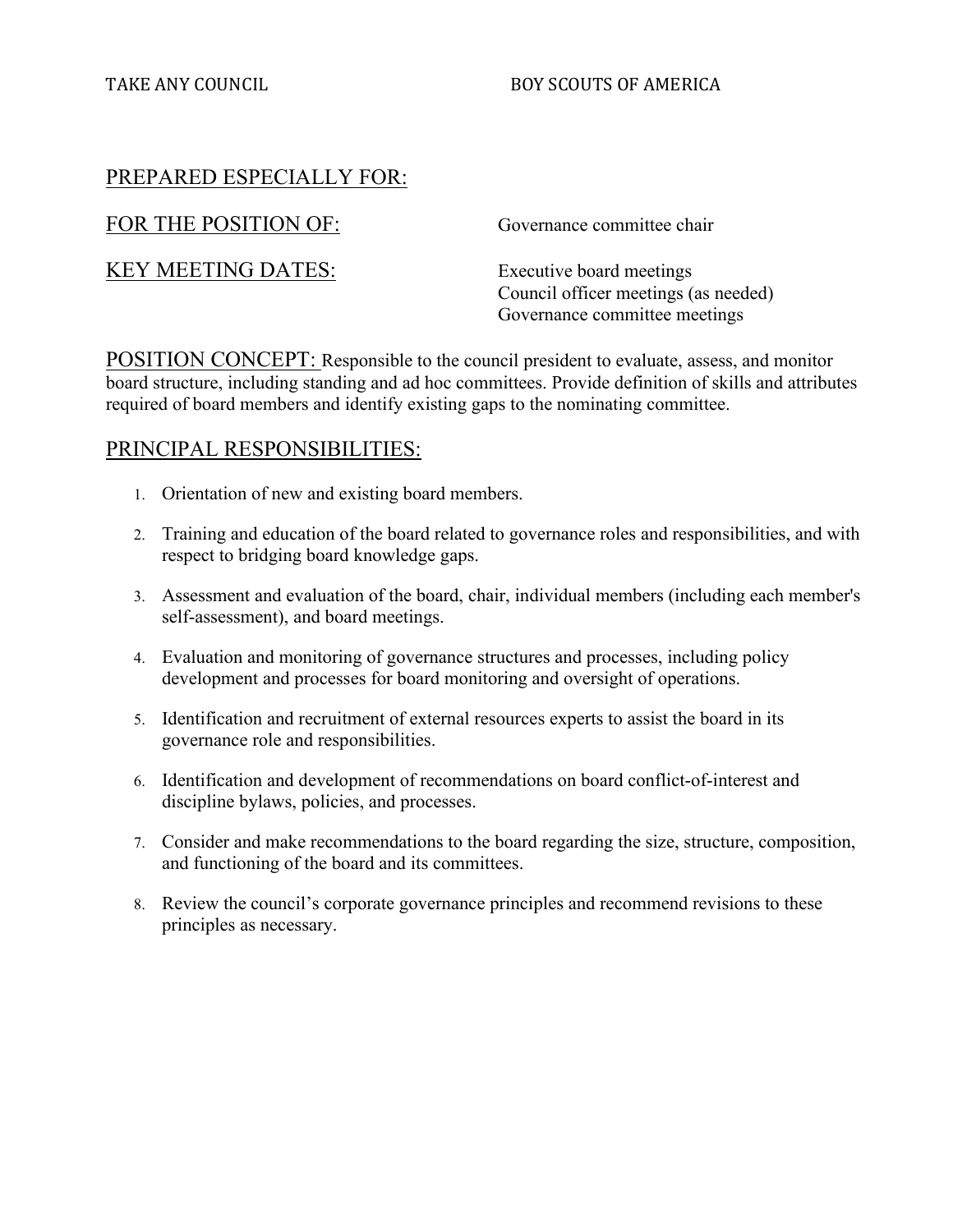TAKE ANY COUNCIL **EXECUTS OF AMERICA BOY SCOUTS OF AMERICA** 

#### PREPARED ESPECIALLY FOR:

FOR THE POSITION OF: The STATE STATE STATE HEALTH AND HEALTH AND HEALTH AND HEALTH AND THE POSITION OF:

KEY MEETING DATES: Executive board meetings Committee meetings (as needed)

POSITION CONCEPT: Responsible to the vice president of administration. Works with the camping committee and other program committees to ensure the council has safe and healthy practices, equipment, and facilities at all locations where Scout programs may occur.

#### PRINCIPAL RESPONSIBILITIES:

1. Identify health and safety resources. Identify health and safety consultants who could assist the council both as specialists and as members of the health and safety committee.

2. Keep informed of health and safety issues. Review national BSA policies relating to health and safety, such as the *Guide to Safe Scouting* and the *Health and Safety Guide*.

3. Analyze Scouting program activities to identify potential risk or loss exposure. The committee will familiarize itself with all program activities to identify what potential for loss exists.

4. Review camp injury reports to identify trends requiring preventive action. Review all camp health logs and injury reports for recurring items. These reports need to be reviewed every week during camp in order to find and head off recurring safety issues.

5. Communicate health and safety issues. Help all council structures keep informed and alert to BSA policies and procedures related to safety protection, accident prevention, emergency preparedness, health education, fitness, camp standards, and aquatics.

6. Work with council program committees. Communicate health and safety issues to the various council program committees.

7. Participate in council pre-camp and post-camp inspections. Help conduct council pre-camp and postcamp inspections since council camps represent significant exposures for accidents and injury.

8. Promote personal health and physical fitness. Seek opportunities to promote adult leader and youth awareness of personal health and physical fitness.

9. Camp health operations. Support the council camp health officer by assisting with training and being the liaison with local medical facilities.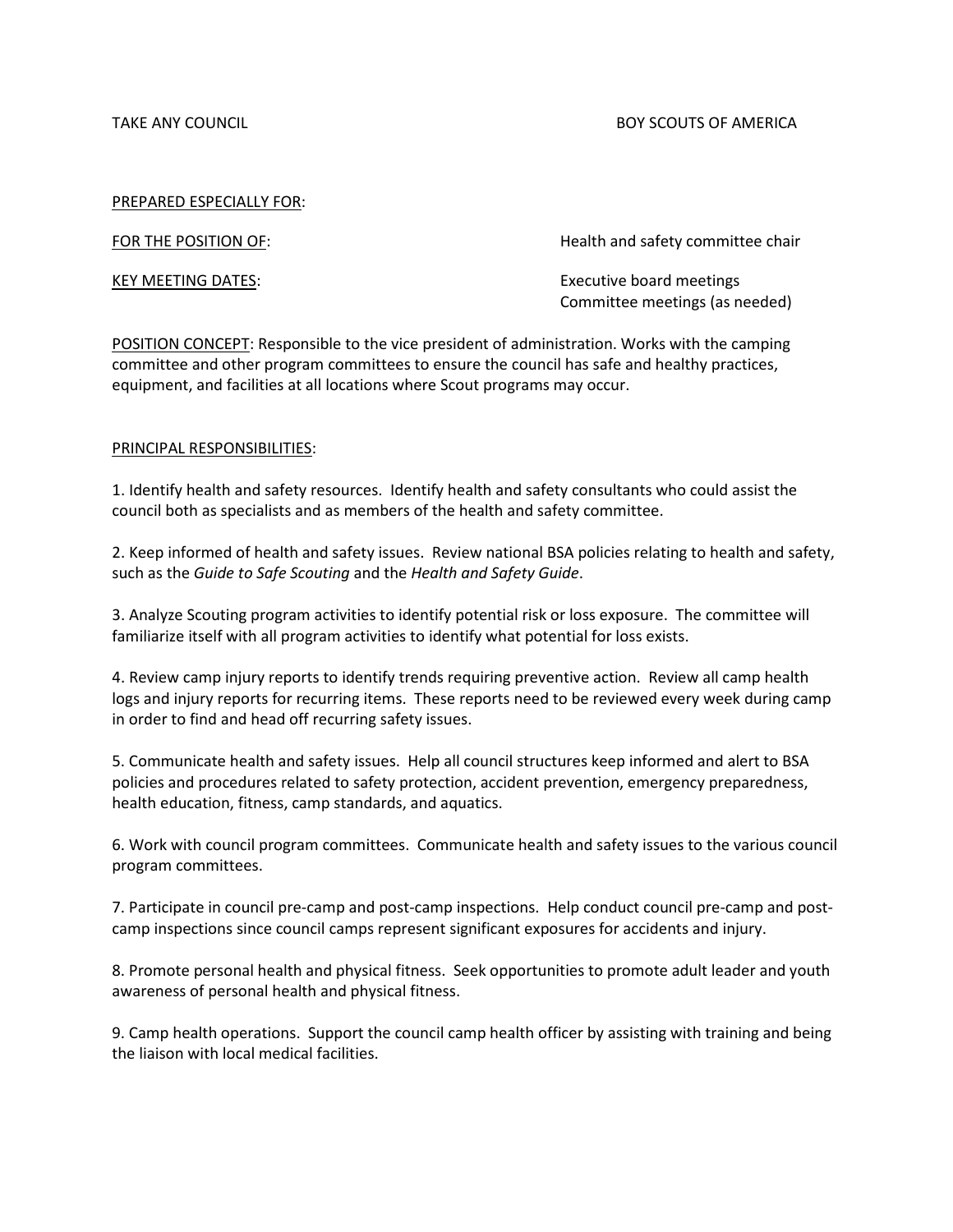TAKE ANY COUNCIL **EXECUTE A SUBSET OF A SUBSETION COUNCIL** BOY SCOUTS OF AMERICA

#### PREPARED ESPECIALLY FOR:

FOR THE POSITION OF: **Insurance committee chair** 

KEY MEETING DATES: Executive board meetings Committee meetings (as needed)

POSITION CONCEPT: Responsible to the vice president of administration to ensure the assets of the council, its officers, employees, chartered organizations, members, and volunteers and their health and welfare are adequately and properly protected.

#### PRINCIPAL RESPONSIBILITIES:

1. Work closely with the Scout executive, risk management committee, and insurance agent to identify risks and desired coverage.

2. Recommend ways to reduce or eliminate risks where possible, self-insure, or buy insurance for those risks that the council can neither eliminate nor economically self-insure.

3. Review annually the total council insurance program and recommend changes in coverage based on past experience and future needs.

4. Assist in developing a current and complete inventory of the council's fixed assets.

5. Make certain the council's buildings, property, and equipment have been properly appraised and their values updated.

6. In cooperation with the risk management committee, develop a loss prevention and control plan.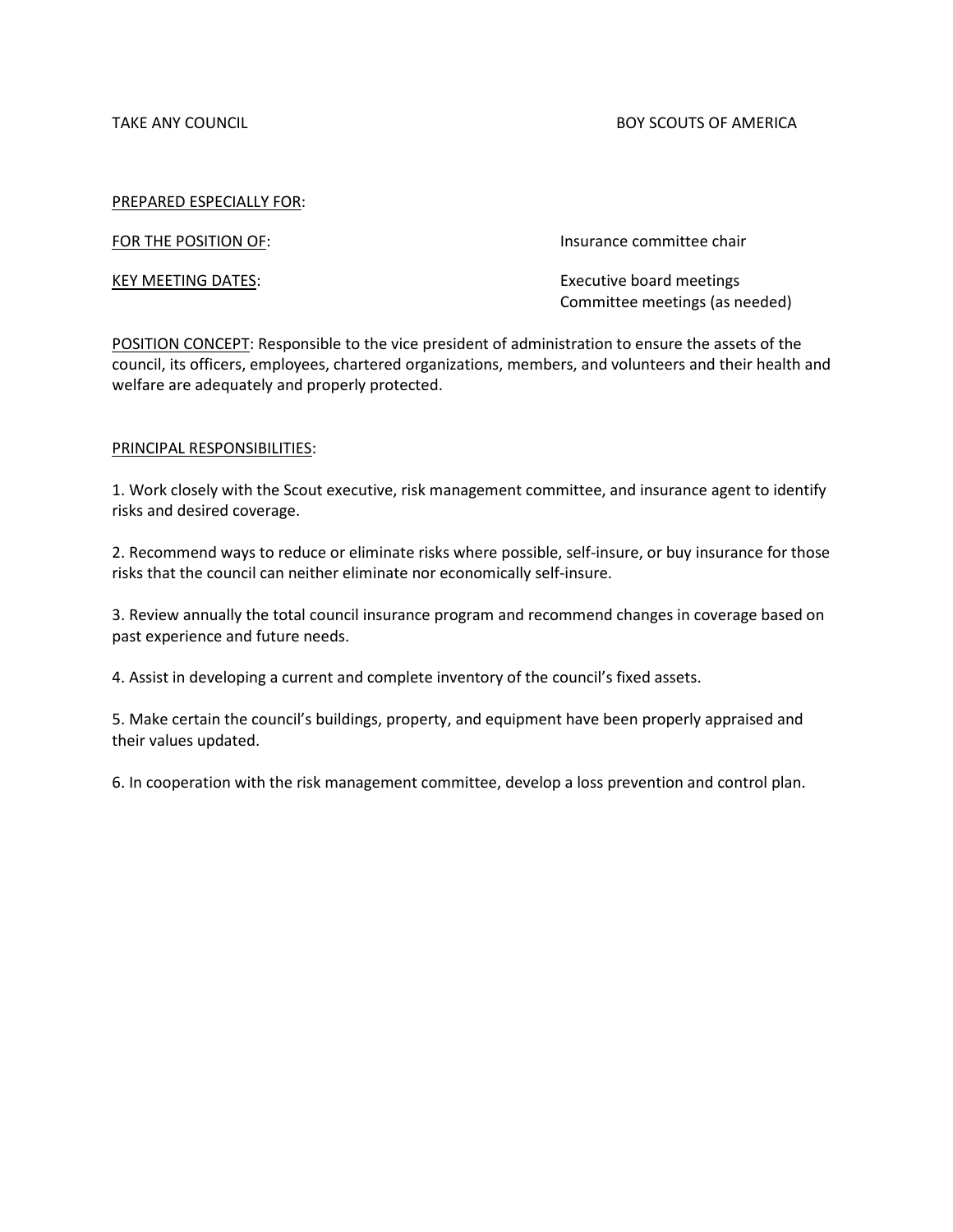FOR THE POSITION OF: Council Major Gifts chair

KEY MEETING DATES: Executive board meetings Vice president of fund development meetings Committee meetings

POSITION CONCEPT: Responsible to the vice president of fund development to build an organization capable of raising the required operating funds to meet the annual council budget, capital funds for land and facilities to provide a quality program for young people, and endowment gifts to augment the council's trust fund.

- 1. Serve as the chair for committee meetings at least quarterly.
- 2. Give leadership to the prospecting and cultivation of potential major gift donors.
- 3. Give leadership to an annual Heritage Society appreciation and recognition event.
- 4. Give leadership to the identification, selection and training of a major gifts committee and plans related to annual campaigns, capital campaign and planned giving.
- 5. Provide periodic updates on the committee's progress to the council executive board.
- 6. Help establish long-term and short-term goals for the council's major gifts program.
- 7. Give leadership to the development of a vision and case statement(s) as the foundation for all major gift activities.
- 8. Make a personal major gift to the council.
- 9. Give leadership to the development of a semiannual council written update to council Heritage Society members.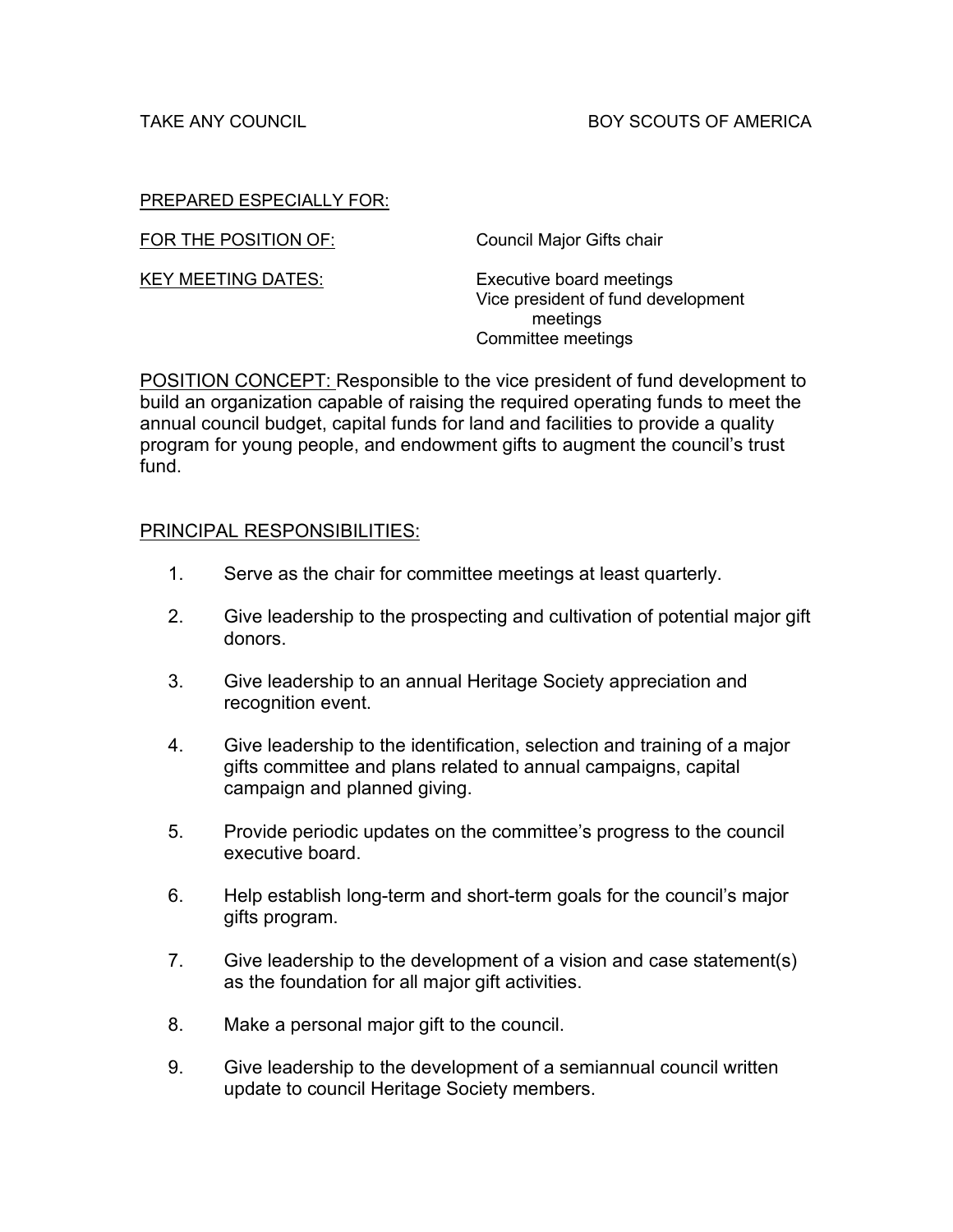FOR THE POSITION OF: Marketing committee chair

KEY MEETING DATES: Executive board meetings Committee meetings (as needed)

POSITION CONCEPT: The primary mission of the marketing committee is to assist the council in conveying the benefits of Scouting and the council to the general public and the Scouting family. The marketing program should create and maintain a climate of support and understanding that will assist the council in achieving its objectives.

- 1. Work with the council and district activities chairs and council staff to develop and implement a marketing plan utilizing all event and communications opportunities to reach target audiences.
- 2. Utilize all media sources to create a high public visibility of the council.
- 3. Assist all council vice presidents and the district chairs through planned communications designed to motivate target audiences and the general public.
- 4. Plan and execute marketing programs that will strengthen chartered organization relationships on a yearround basis.
- 5. Develop marketing opportunities, both internal and external, to provide public recognition of volunteers with a particular emphasis on unit-related personnel.
- 6. Serve as a resource for all internal printed material, with an emphasis on the council's monthly newsletter.
- 7. Work with the Scout executive and council staff to develop an annual plan for monthly marketing emphasis.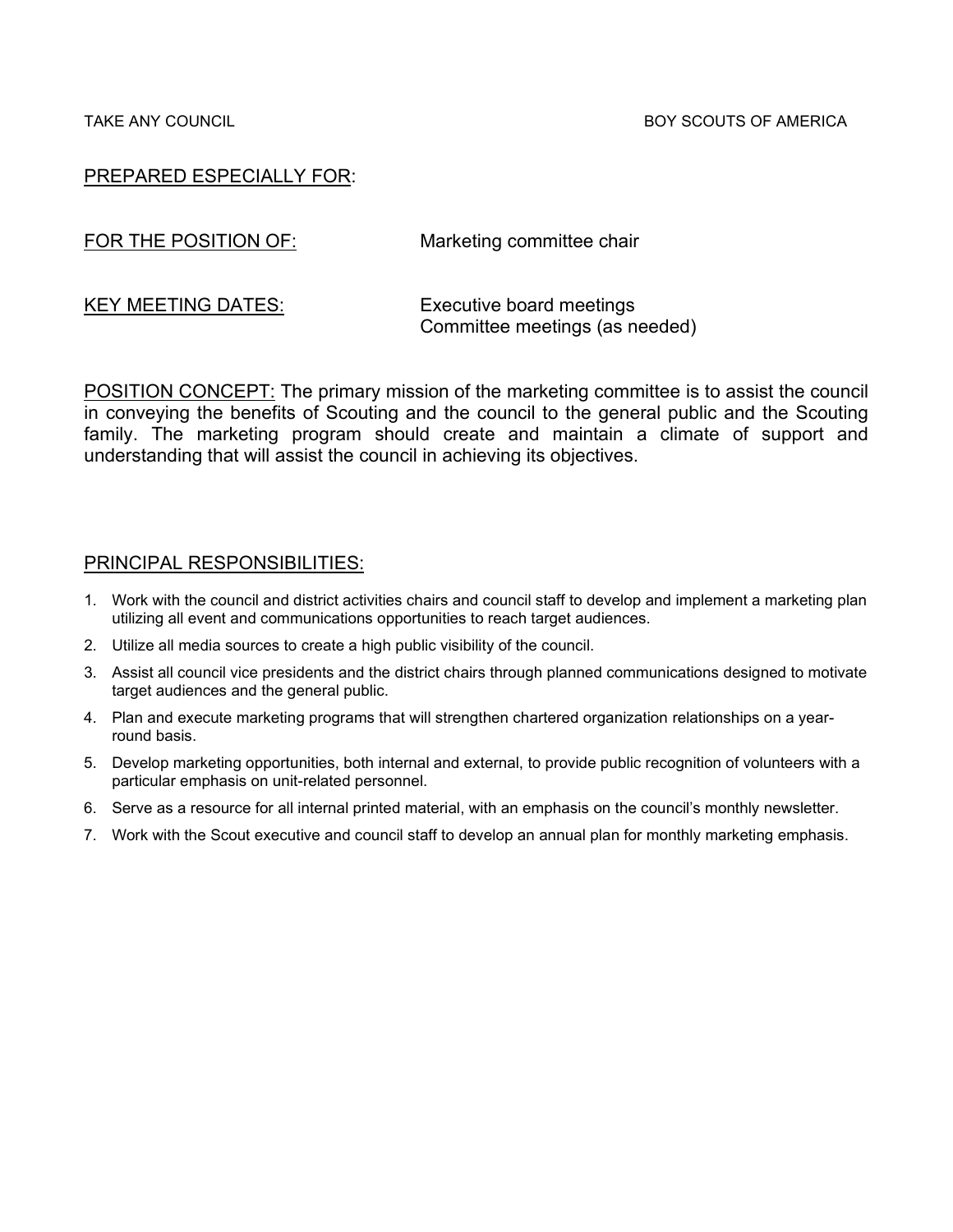# FOR THE POSITION OF: Council member at large

KEY MEETING DATES: Council annual business meeting

POSITION CONCEPT: Individuals are selected because of their standing in the community and their interest in Scouting. Members at large should reflect the various business, labor, civic, educational, religious, cultural, and ethnic interests of the council territory. One less council member at large is allowed than the number of chartered organization representatives.

# PRINCIPAL RESPONSIBILITIES:

- 1. Provide support and guidance in following the strategic plan of the council.
- 2. Vote on all council operational policies and procedures.
- 3. Help provide a quality program to all chartered organizations.
- 4. Serve on one or more council committees.

Note: All officers, chairs of committees of the board, district chairs, and executive board

members must first be elected as council members at large if they are not chartered

organization representatives. Members of the individual council committees do not have

to be members of the board to serve.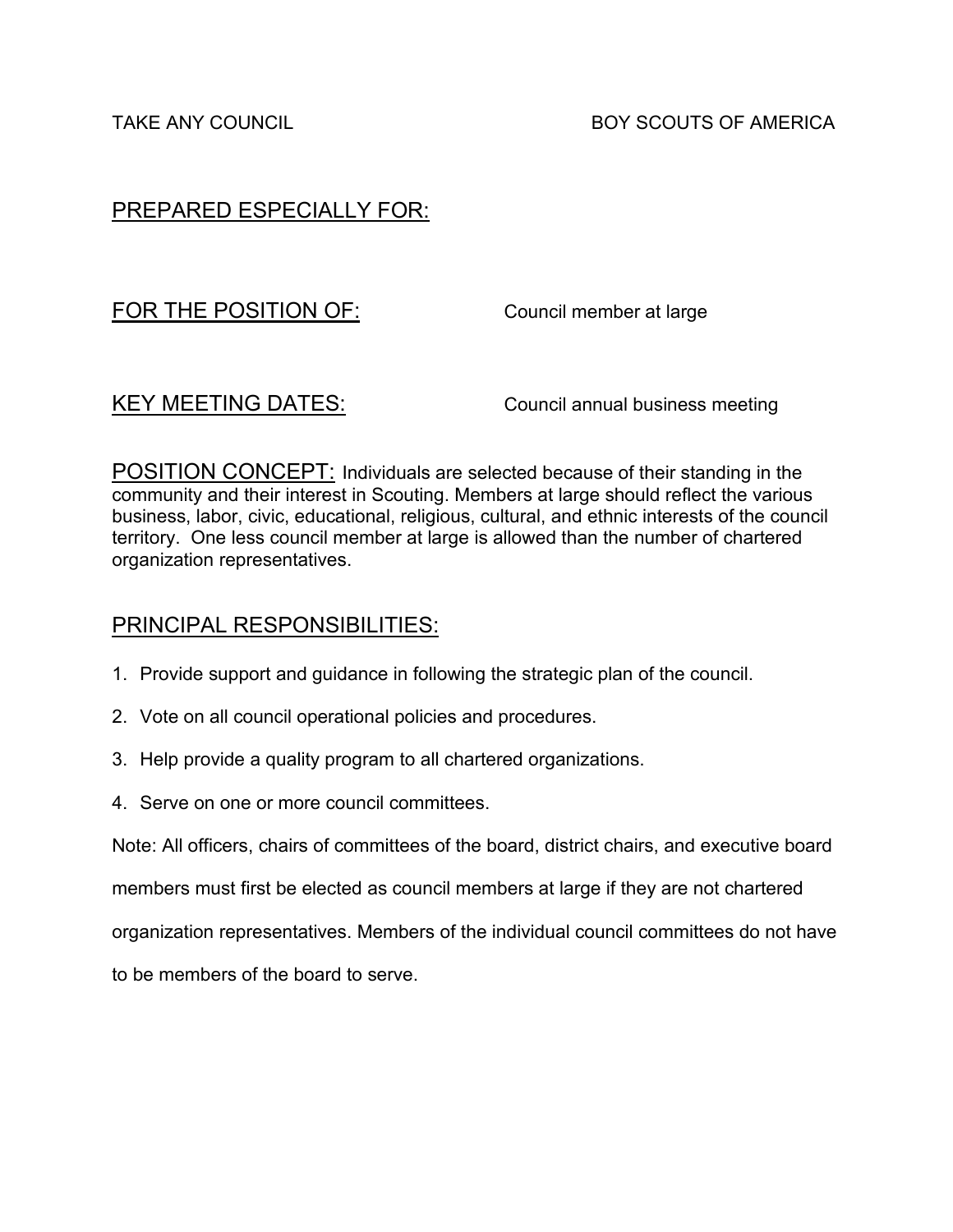FOR THE POSITION OF: National Council representative

KEY MEETING DATES: Council executive board meetings Council annual business meeting National Council annual business meeting

POSITION CONCEPT: Represent the council at the annual business meeting of the National Council.

- 1. Attend board meetings and report to the board in field of responsibility.
- 2. Attend executive committee meetings and lend expertise to the decision-making process.
- 3. Represent the council at meetings of the National Council of the Boy Scouts of America.
- 4. Assume other responsibilities as assigned by the president.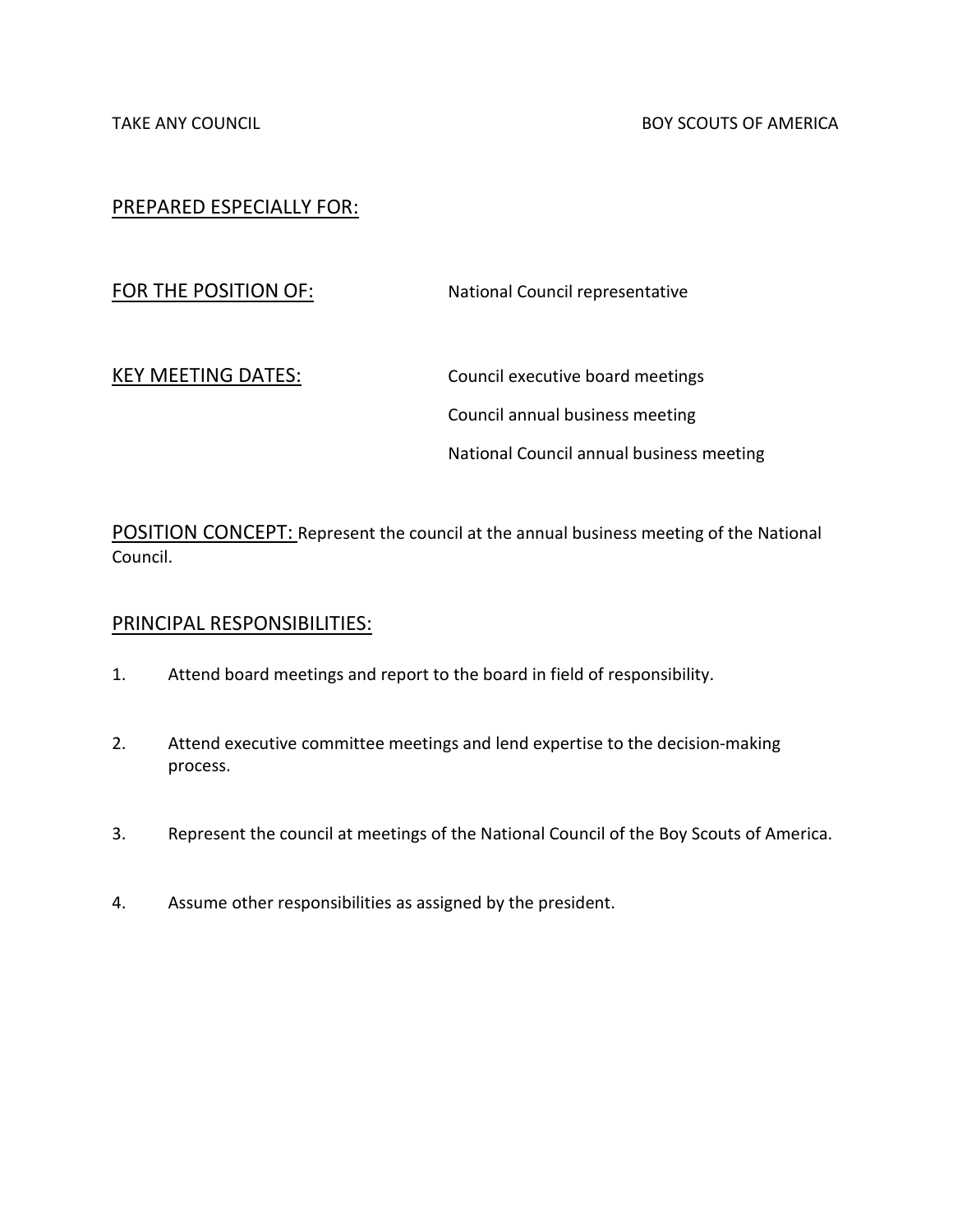TAKE ANY COUNCIL BOY SCOUTS OF AMERICA

# PREPARED ESPECIALLY FOR:

KEY MEETING DATES: All board meetings

FOR THE POSITION OF: Council nominating committee chair

Council annual meeting Nominating committee meetings

POSITION CONCEPT: The nominating committee provides fresh resources to the executive board of the council through the building of a board that is representative of the council geographically and professionally. By developing a committee of top-caliber individuals from the council and from existing executive board members, the nominating committee will provide individuals for the board who can harness community resources. The committee will meet year-round to identify, orient, and select new executive board members.

- 1. Chair all meetings of the nominating committee.
- 2. Build a committee of four to eight top-caliber individuals who represent the council both geographically and professionally.
- 3. With the help of the council president and Scout executive, evaluate the effectiveness of all executive board members and suggest changes necessary to achieve the council's mission.
- 4. Solicit the ideas of existing executive board members and community leaders for potential executive board members.
- 5. Be familiar with the job descriptions and responsibilities of the officers, vice presidents, and executive board members.
- 6. Through the help of the committee's members, ensure that all potential board members are visited and are committed to active participation on the board and the council's work.
- 7. Work closely with the Scout executive to see that all new executive board members are invited to participate in the annual meeting.
- 8. Present the slate of new officers and executive board members at the council's annual meeting.
- 9. Encourage all newly elected board members to attend the New Executive Board Member Orientation.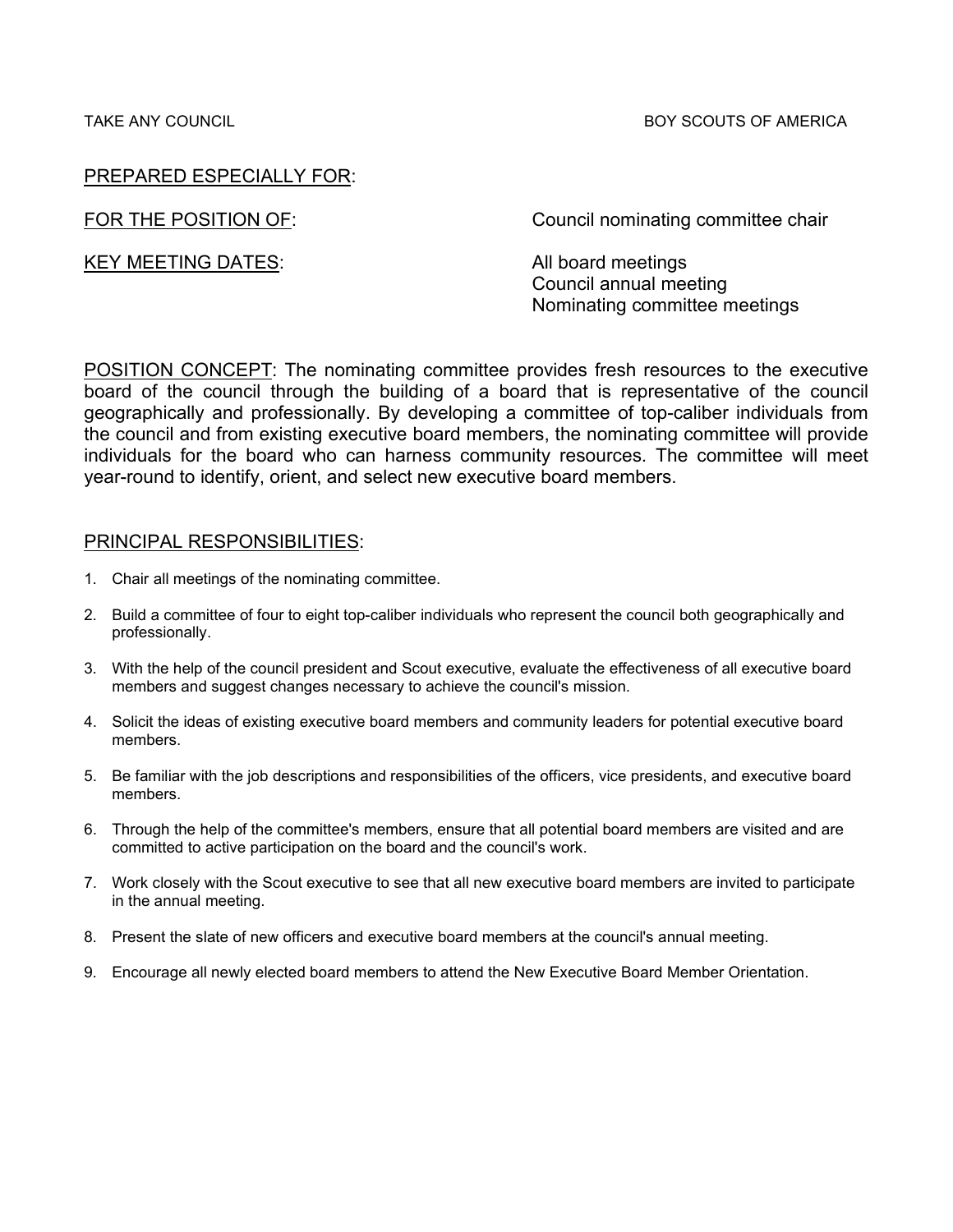FOR THE POSITION OF: Past president

KEY MEETING DATES: Executive board meetings Council officer meetings Other meetings as assigned

POSITION CONCEPT: Responsible to the council president as an adviser and to take on special projects for the president.

- 1. Attend all board meetings and report to the board in the field of responsibility.
- 2. Attend executive committee meetings and lend expertise to the decision-making process.
- 3. Accept projects or responsibilities as assigned by the board or the president.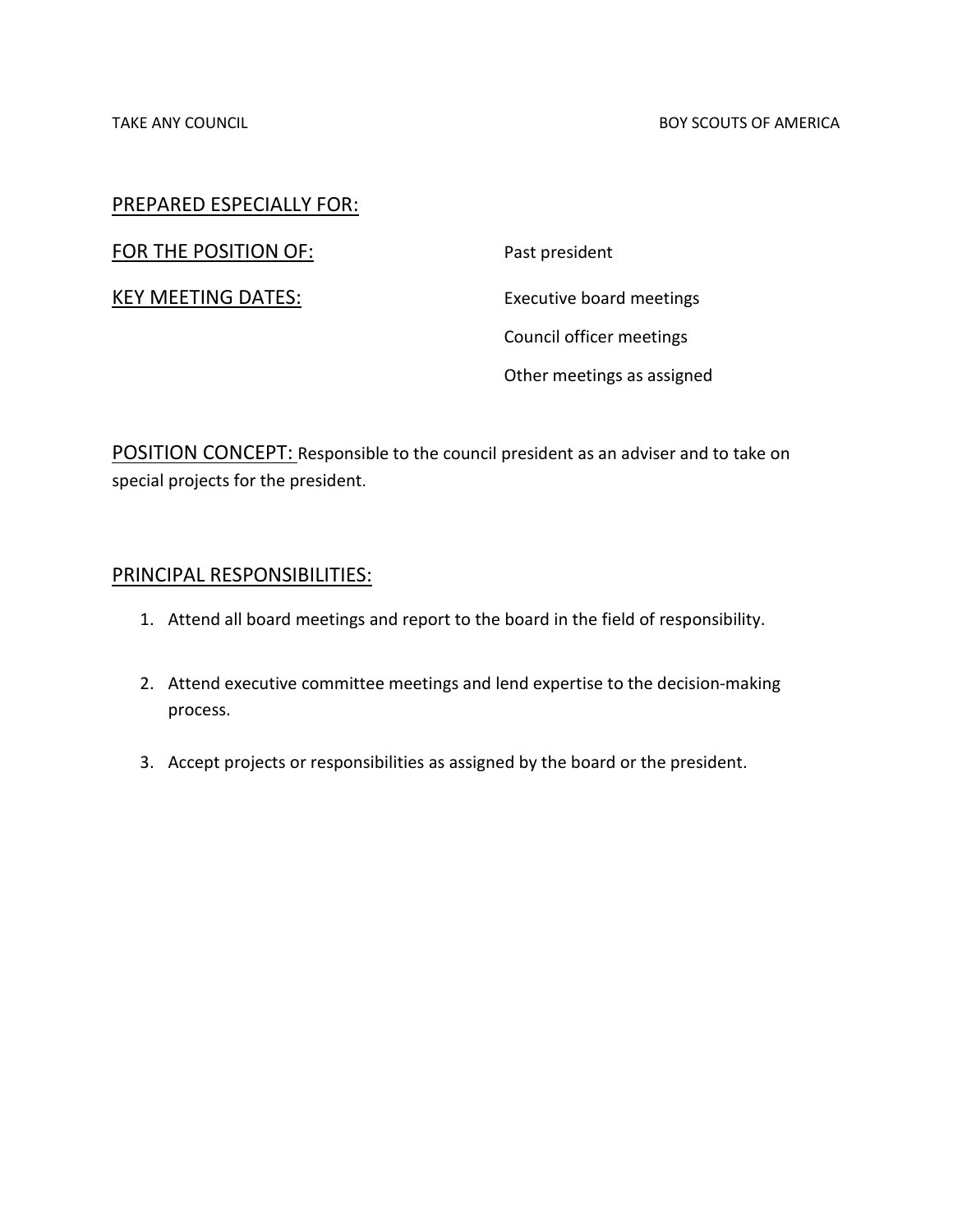#### PREPARED ESPECIALLY FOR: FOR THE POSITION OF: Council popcorn kernel

KEY MEETING DATES: Unit kernel training

Unit kickoff meeting (as needed) Report meetings (as needed) Wrap-up/critique meeting

POSITION CONCEPT: Working closely with the council popcorn sale staff adviser and Scout executive, responsible to the council vice president of finance for building an organization of district and unit kernels who can promote the annual Trail's End Popcorn sale at the unit level. The annual popcorn sale represents the single largest fundraising project for units councilwide and is a major funding stream for the council. Organization of a volunteer-driven sale is a critical element to the continued growth and success of the sale.

- 1. Accept the responsibility for achieving the council's popcorn sale goal.
- 2. Meet regularly with the popcorn committee during the year to plan the sale.
- 3. Serve as the "spark plug" for the entire sale, energizing everyone associated with the sale.
- 4. Work with the executive board, vice president of finance, and council staff to develop a list of popcorn sale committee members and district kernels.
- 5. Provide leadership for the council's corporate popcorn sale.
- 6. Through a team of district kernels, promote popcorn at other council (non-popcorn) events.
- 7. Call and chair a council popcorn sale orientation (kickoff) meeting.
- 8. Serve as a resource for district kernels in order to help units become financially stable and reach each district's popcorn sale goal.
- 9. Assist in the training of units in the "Ideal Year of Scouting" budget-building process and unit promotion.
- 10. Keep the sale on schedule through open communications with each of the district kernels.
- 11. With the help of the staff adviser/Scout executive, prepare a progress report for presentation at executive committee/board meetings.
- 12. Be an integral part of the annual budget building process as it relates to the popcorn sale.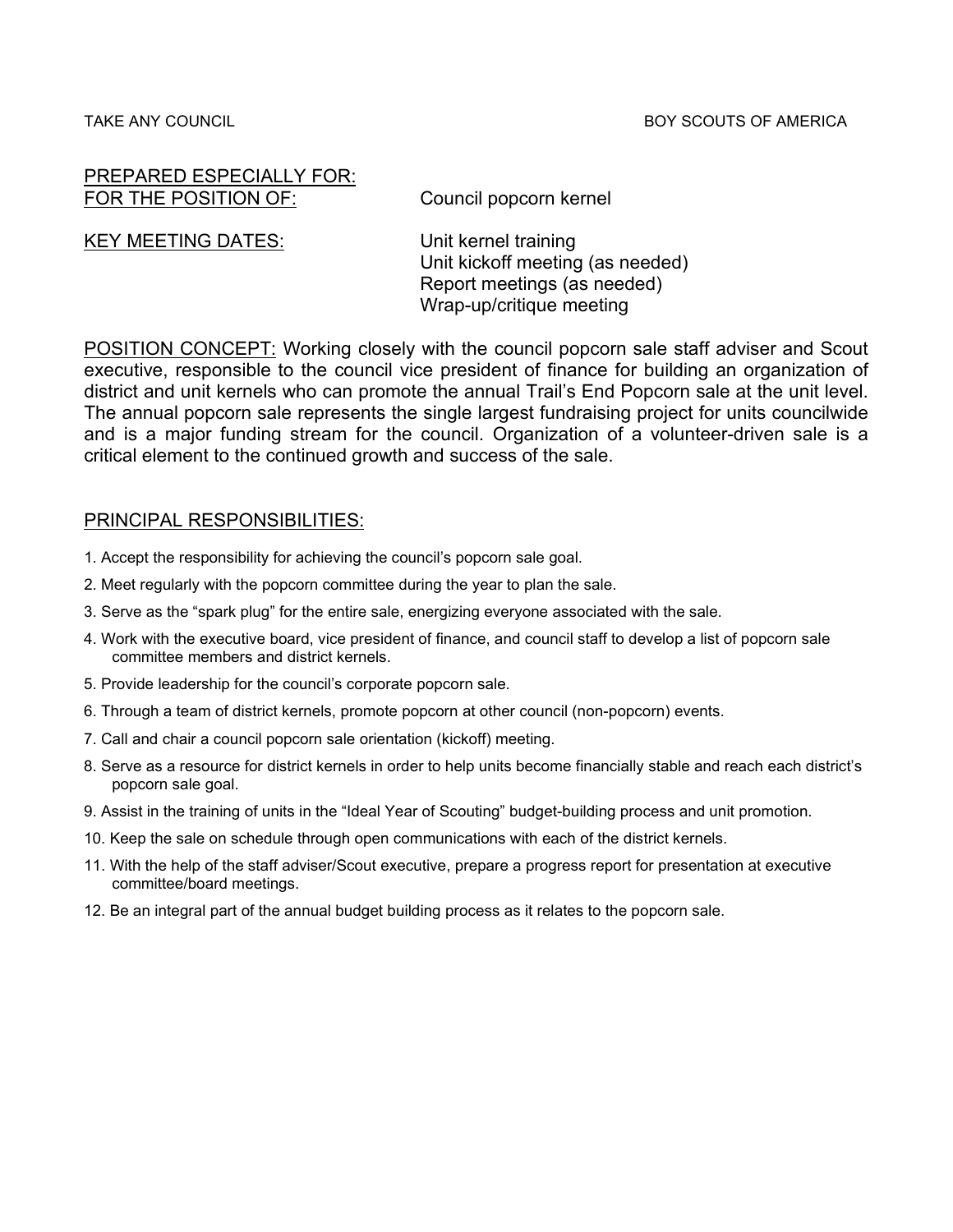# FOR THE POSITION OF: Council president

KEY MEETING DATES: Executive board meetings

Council officer meetings Council Key 3 meetings Council coordinated meetings Any other meeting deemed necessary

POSITION CONCEPT: The president is the top volunteer of the council and the primary volunteer leader of the organization, promoting and extending a program for boys and young men and women over the geographical territory of the council.

- 1. As president, ensure that the executive board fulfills its responsibilities for the governance of the council.
- 2. Be a partner to the Scout executive, helping him or her achieve the mission of the council.
- 3. Optimize the relationship between the board and management.

- 1. Chair meetings of the executive board and executive committee. See that they function effectively, interact with management optimally, and fulfill all of their duties. With the Scout executive, develop agendas.
- 2. With the Scout executive, recommend composition of the board committees. Recommend committee chairs with an eye to future succession. Give direct leadership to the vice presidents and treasurer to ensure the ongoing success of the council.
- 3. Reflect any concerns management has in regard to the role of the executive board or individual board members. Reflect to the Scout executive the concerns of the executive board and other constituencies.
- 4. Present to the board an evaluation of the pace, direction, and organizational strength of the council. Give leadership to the annual goal-building process and the attainment of accepted goals.
- 5. Prepare a review of the Scout executive and recommend a salary for consideration by the appropriate committee.
- 6. Annually, focus the board's attention on matters of the council governance that relate to its own structure, role, and relationship to management. Be assured that the board is satisfied it has fulfilled all of its responsibilities.
- 7. Serve as an alternate spokesperson.
- 8. The president serves as an ex officio member of all committees of the executive board.
- 9. Accept ultimate responsibility for, and give direction to the management of, all finances and property.
- 10. Financially support FOS and encourage all executive committee members to give personal FOS support.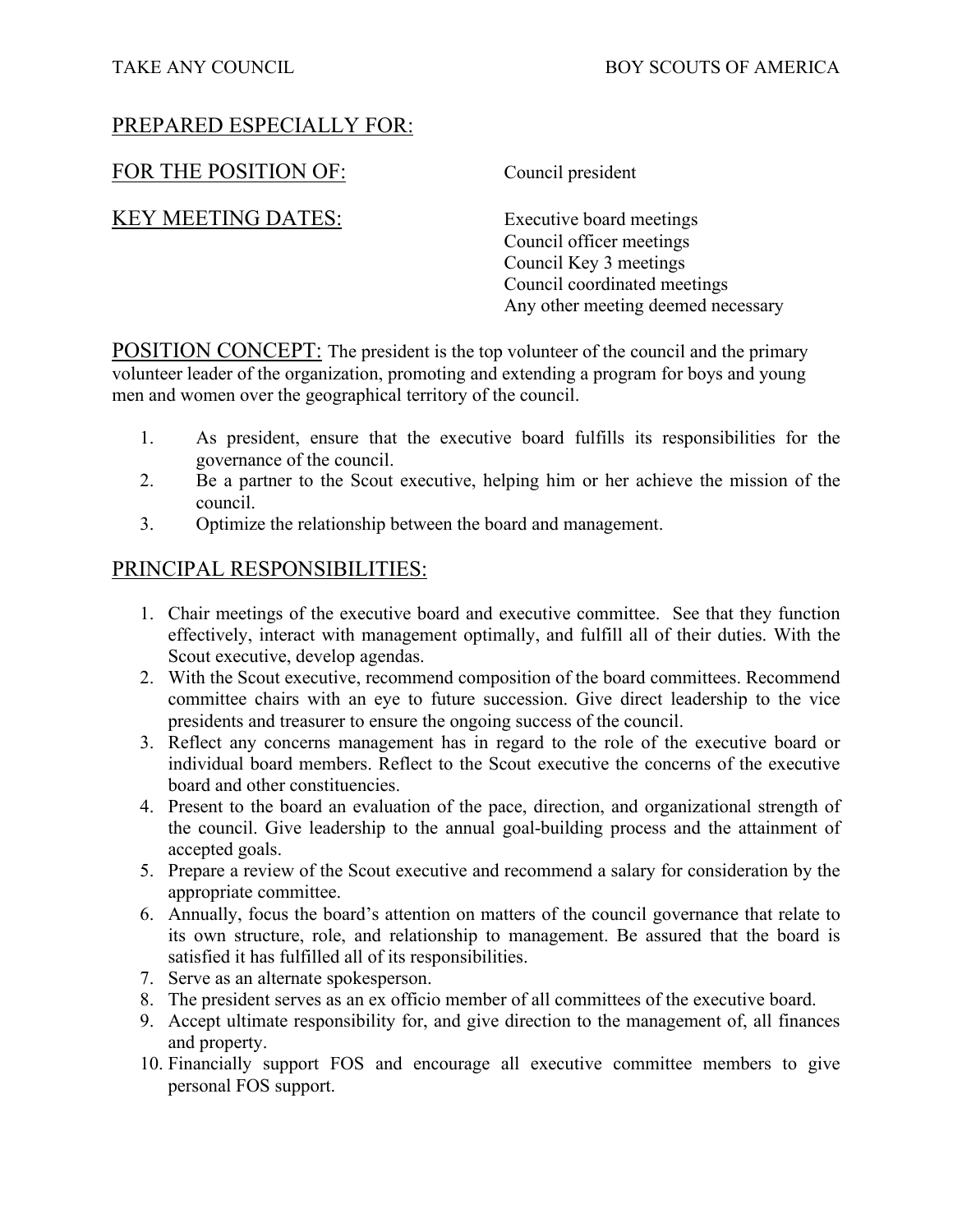FOR THE POSITION OF: Project sales chair

KEY MEETING DATES: Executive board meetings Project sales kickoff meeting Report meetings (as needed)

Wrap-up/critique meeting

POSITION CONCEPT: Responsible to the council vice president of fund development for building an organization capable of selling line items from both the council's annual operating and capital budgets. Project sales, either cash or in-kind gifts, provide an opportunity for upgrading existing donor levels, donor name recognition for specific items or services, an opportunity for donors to expense their donation to an advertising budget, and/or matching donor interest to the council's need.

# PRINCIPAL RESPONSIBILITIES:

- 1. Accept the responsibility for achieving the council project sales goal.
- 2. Work with the executive board, vice president of fund development, and council staff to develop a list of needed and saleable projects.
- 3. Call and chair a council project sales orientation meeting.

#### 4. Serve as a resource to:

- a) Identify potential "sales team" volunteers.
- b) Build a prospect list and identify special interests of prospects.
- c) Identify community resources as prospects for project sales.
- 5. Assist in the training of all sales team volunteers.
- 6. Keep the campaign on schedule through open communications with each team member.
- 7. Prepare a progress report for presentation at executive committee/board meetings.
- 8. Be an integral part of the annual budget-building process as it relates to project sales.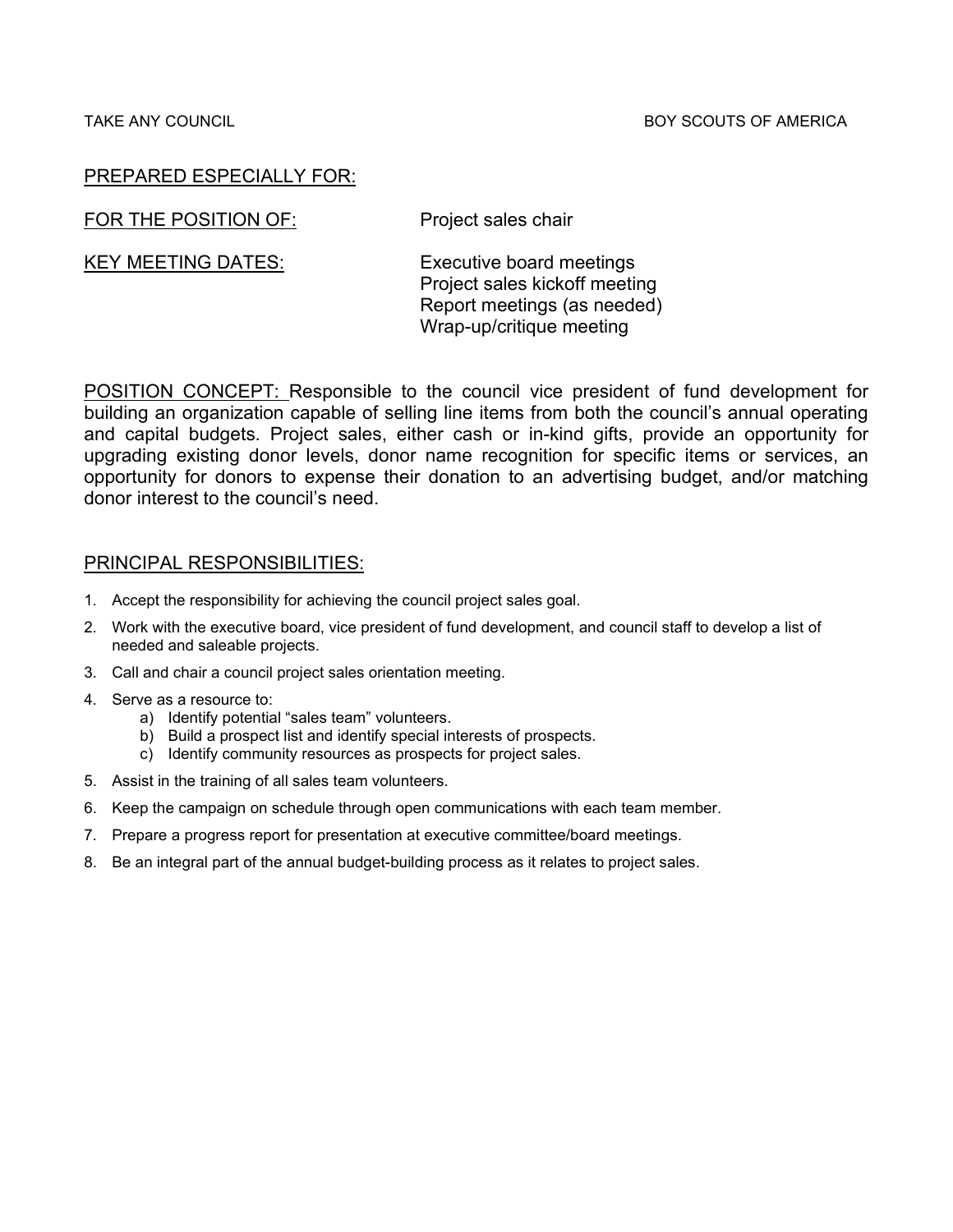FOR THE POSITION OF: Properties committee chair

KEY MEETING DATES: Properties committee meetings Council coordinated meetings Executive board meetings (as needed) Pre- and post-camp inspections National camp visitation (annually)

POSITION CONCEPT: Responsible to the vice president of administration for the care and maintenance of all of the council's properties within the limits of the council's annual operating and capital budgets. The council's properties collectively represent the single largest asset of the corporation, and stewardship and diligence must be exercised to build and maintain the properties for the Scouts of today and tomorrow.

- 1. Preside at all meetings of the properties committee for planning, sharing ideas, and problem solving.
- 2. Actively participate in securing major annual capital funds and gifts-in-kind for projects and needs at all facilities.
- 3. Possess a working knowledge of all facets of construction and remodeling.
- 4. Through the camp rangers, coordinate work weekends, Good Turn weekends, and adopt-a-campsite programs and similar programs.
- 5. Serve as a resource to camp rangers in conducting the annual maintenance plan.
- 6. Through the vice president of administration, keep the executive board informed as to progress as well as needs of the council's facilities.
- 7. Be actively involved in developing a corps of volunteers to assist in work projects throughout the year.
- 8. Participate actively in both building and monitoring the properties portion of the council's strategic plan.
- 9. Give leadership to and participate in the annual pre- and post-camp inspections, as well as national visitations.
- 10. Through the committee and camp rangers, be capable of infusing needed resources into the planning and execution of projects at all facilities.
- 11. Facilitate communication between the Cub Scout and Boy Scout program, risk management, finance, and conservation committees as needs relate to the properties committee.
- 12. Maintain a current understanding of state laws as they relate to camp operation, environment, and health department regulations.
- 13. Maintain a current understanding of national BSA standards as they relate to camp facilities and operation.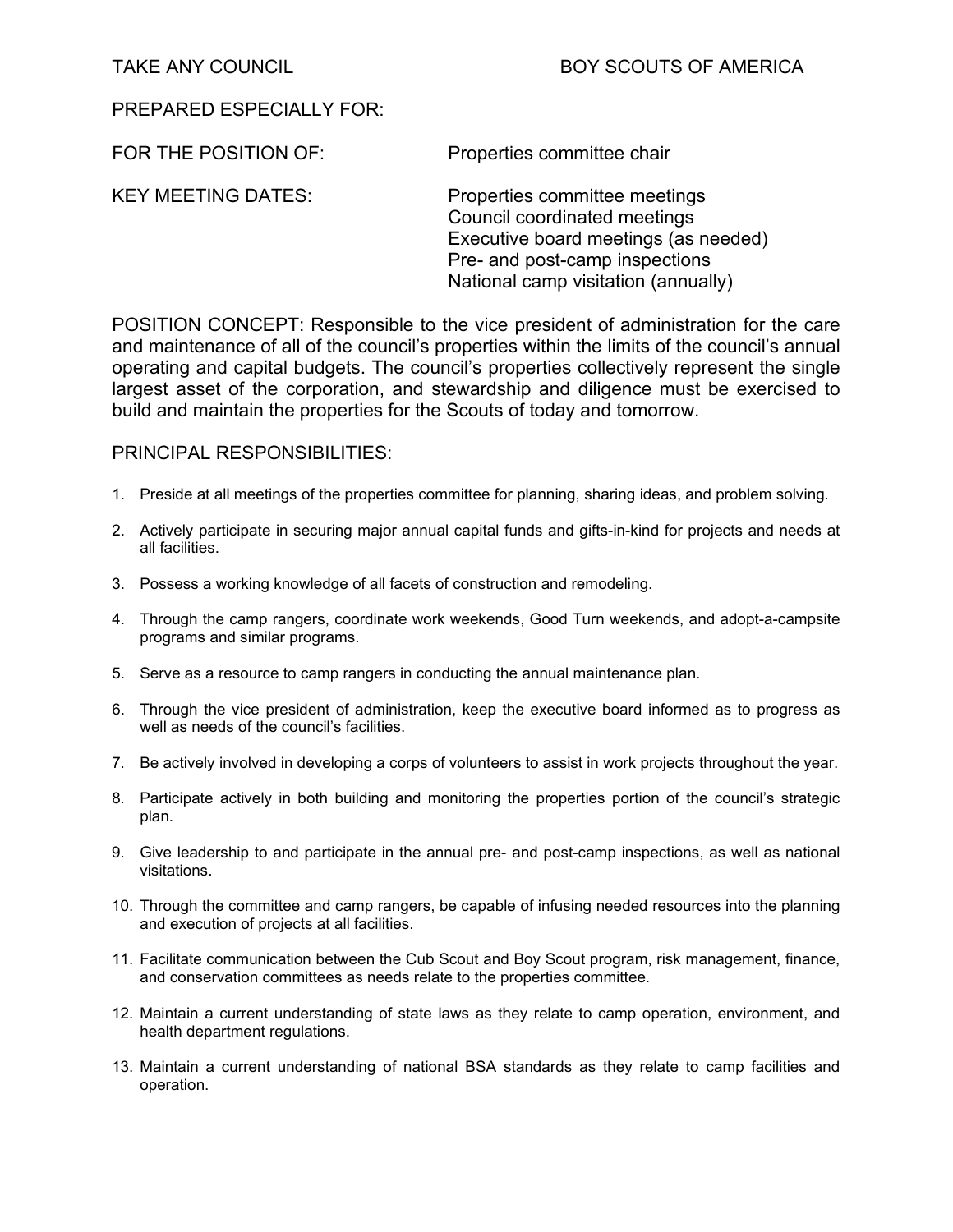#### TAKE ANY COUNCIL **Example 20 and 20 and 20 and 20 and 20 and 20 and 20 and 20 and 20 and 20 and 20 and 20 and 20 and 20 and 20 and 20 and 20 and 20 and 20 and 20 and 20 and 20 and 20 and 20 and 20 and 20 and 20 and 20 and**

## PREPARED ESPECIALLY FOR:

FOR THE POSITION OF: School Night chair

KEY MEETING DATES: Executive board meetings Council coordinated meetings Committee meetings (as needed) Unit chair training meeting School coordinator briefing/meeting

POSITION CONCEPT: Responsible to the vice president of membership for recruiting and building an organization of volunteers that plans, promotes, and successfully carries out the annual School Night for Scouting program throughout the council. The School Night for Scouting program represents the single most important event in the council's annual membership plan and provides an opportunity for boys and their families to learn for the first time about the Boy Scouts of America and to join the program.

- 1. Accept responsibility for achieving the council's membership and recruitment goals.
- 2. Secure cooperation of the school superintendents and school principals.
- 3. Give leadership to the recruiting of school coordinators for each School Night location.
- 4. Call a meeting and lead a training session for all school coordinators, organizers, and commissioners.
- 5. Follow up with school coordinators to see that:
	- a. School principals are contacted.
	- b. Unit leaders are contacted.
	- c. School Night briefing meetings are held for unit leaders in each school.
	- d. Promotional materials are distributed in all schools.
	- e. The plan is reviewed with all school custodians.
- 6. Keep the executive board informed as to progress of recruiting plans and results.
- 7. Through cooperative efforts with the council's marketing committee, publicize the School Night program through all media sources.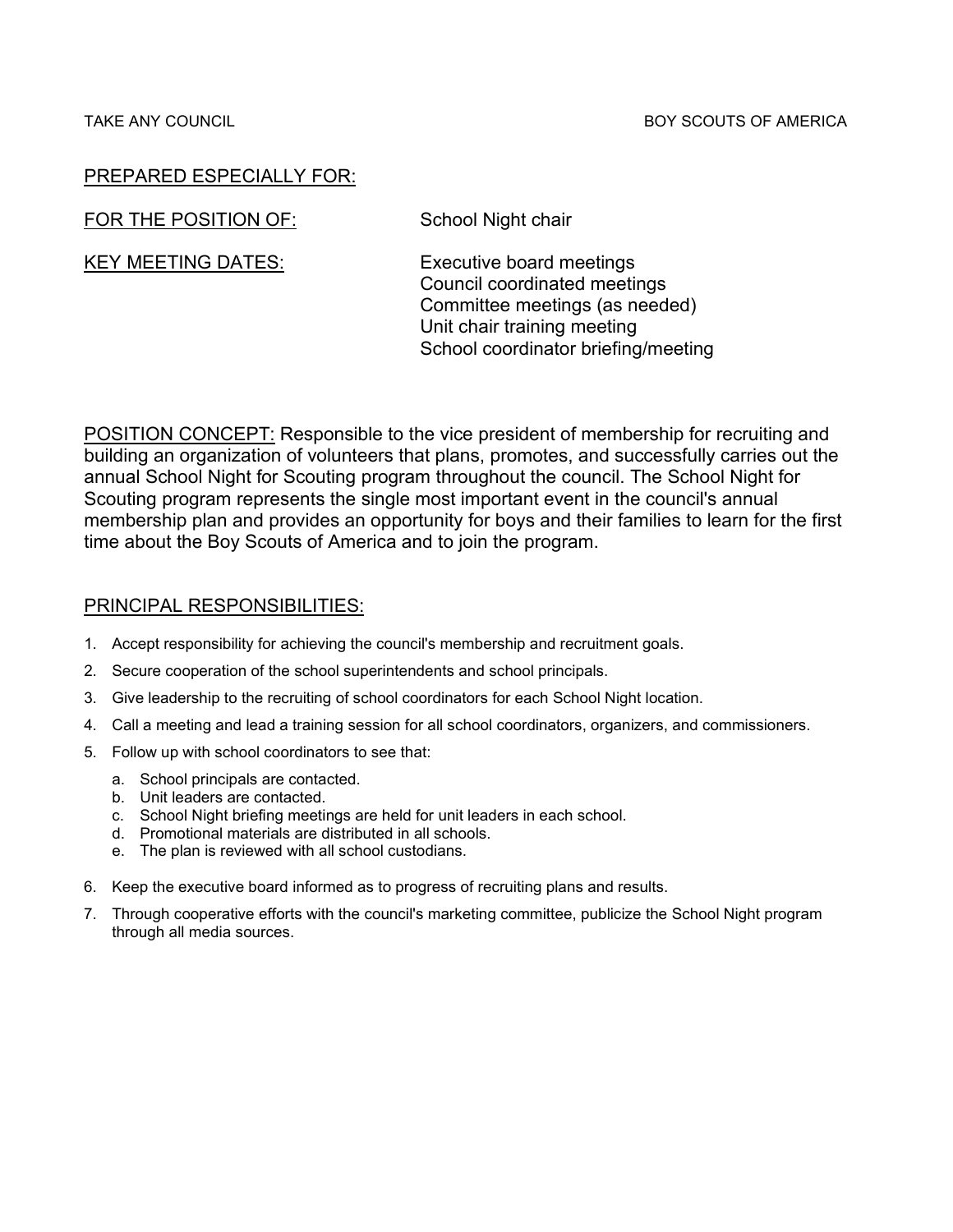FOR THE POSITION OF: Scout executive

KEY MEETING DATES: Executive board meetings

Council officer meetings Council Key 3 meetings All council committee meetings

**POSITION CONCEPT:** Responsible to the executive board to manage the program of Scouting throughout the council territory, and to supervise a professional team of employees to assist in this task.

- 1. Provide support and guidance in following the strategic plan of the council.
- 2. Serve as a commissioned professional and the director of the council.
- 3. Serve as a member of the council Key 3.
- 4. Act as secretary for all council committees.
- 5. Hire and supervise all employees of the council, subject to approval by the council executive board.
- 6. Work with volunteer Scouters on all levels to achieve the council's mission.
- 7. Maintain standards in the operation, program, and administration of the council.
- 8. Execute the decisions of the council within national BSA guidelines.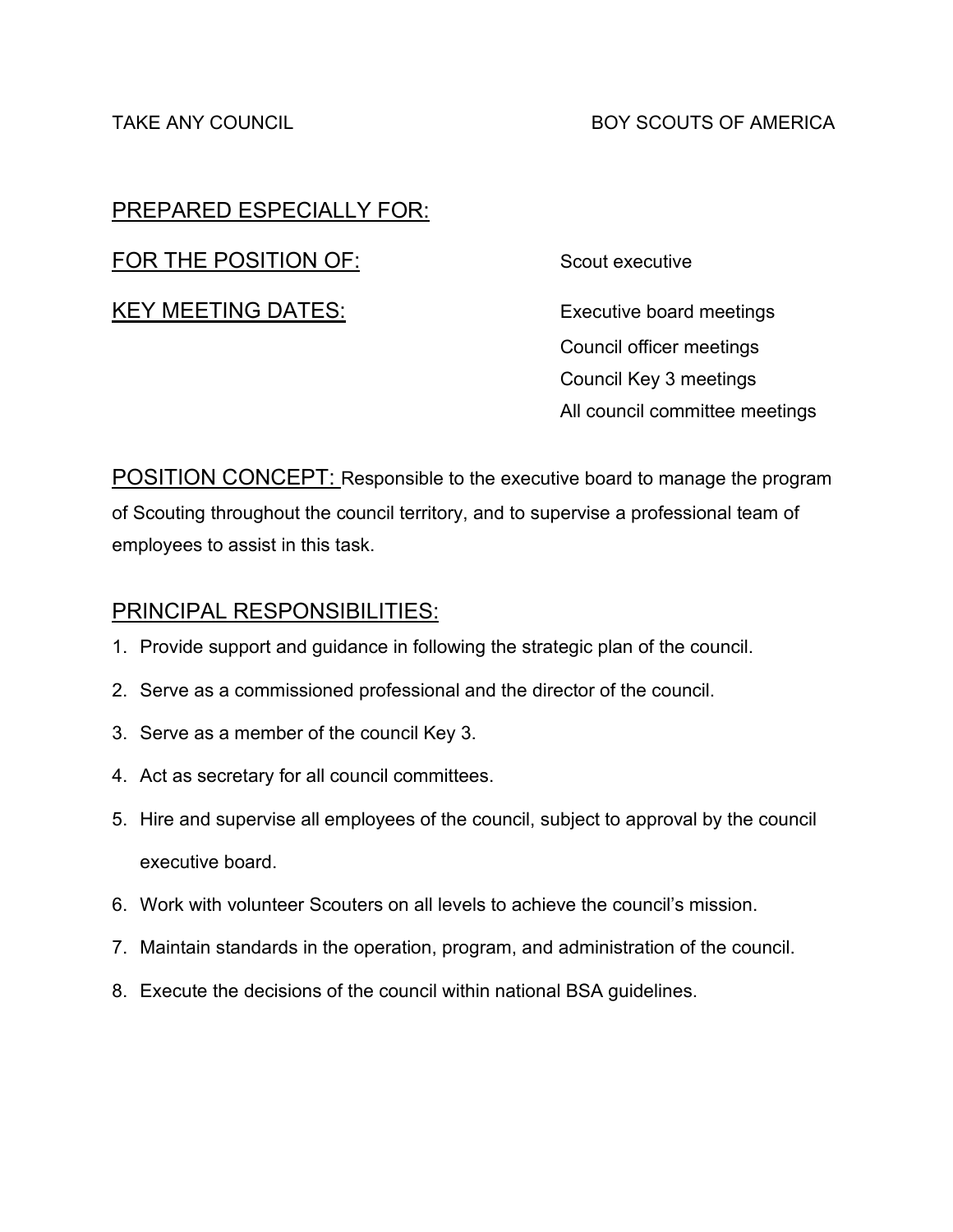FOR THE POSITION OF: Special events chair

KEY MEETING DATES: Steering committee meetings Table/ticket sale kickoff meeting Progress report meetings (as needed) The event Post-event critique meeting

POSITION CONCEPT: The special event category is a very important piece of the council's overall fundraising efforts. As important as it is as a fundraising event, it is equally important in increasing the visibility and public awareness of the council in our communities.

- 1. Accept responsibility for achieving the special events goal.
- 2. Assist the council chair in developing a list for attendance, special guests, and table hosts.
- 3. Take the lead in assisting the council chair in identifying and recruiting the county/district honoree.
- 4. Attend and participate in all steering committee meetings (orientation, table/ticket sales kickoff, progress report, and post-dinner critique).
- 5. Responsible for the timely recruiting of enough table/ticket salespersons to cover previous attendees as well as new prospects *(Prospects may include award recipients' friends and associates, previous contributors, selected suppliers, customers, or contractors. Other sources may be political, alumni, fraternal, and social associates; country club lists; directory of directors; Who's Who; chamber of commerce; and/or industrial directories.)*
- 6. Coordinate table/ticket sales efforts with other council fundraising efforts to maximize annual donor participation in all fundraising activities and to avoid duplication of solicitation.
- 7. Preside at all meetings of the committee for planning, sharing ideas, and problem solving.
- 8. Keep the table/ticket sales effort on schedule through ongoing communications with each table/ticket salesperson.
- 9. Assist the council chair in promotion of the event through the use of all county/district media outlets.
- 10. Keep the council vice president of fund development informed of table/ticket sales efforts through ongoing communication and reports of sales.
- 11. Evaluate the effectiveness of table hosts/ticket salespersons and make changes as necessary to achieve the goal.
- 12. Responsible for the post-dinner collection of any outstanding table/ticket sale monies.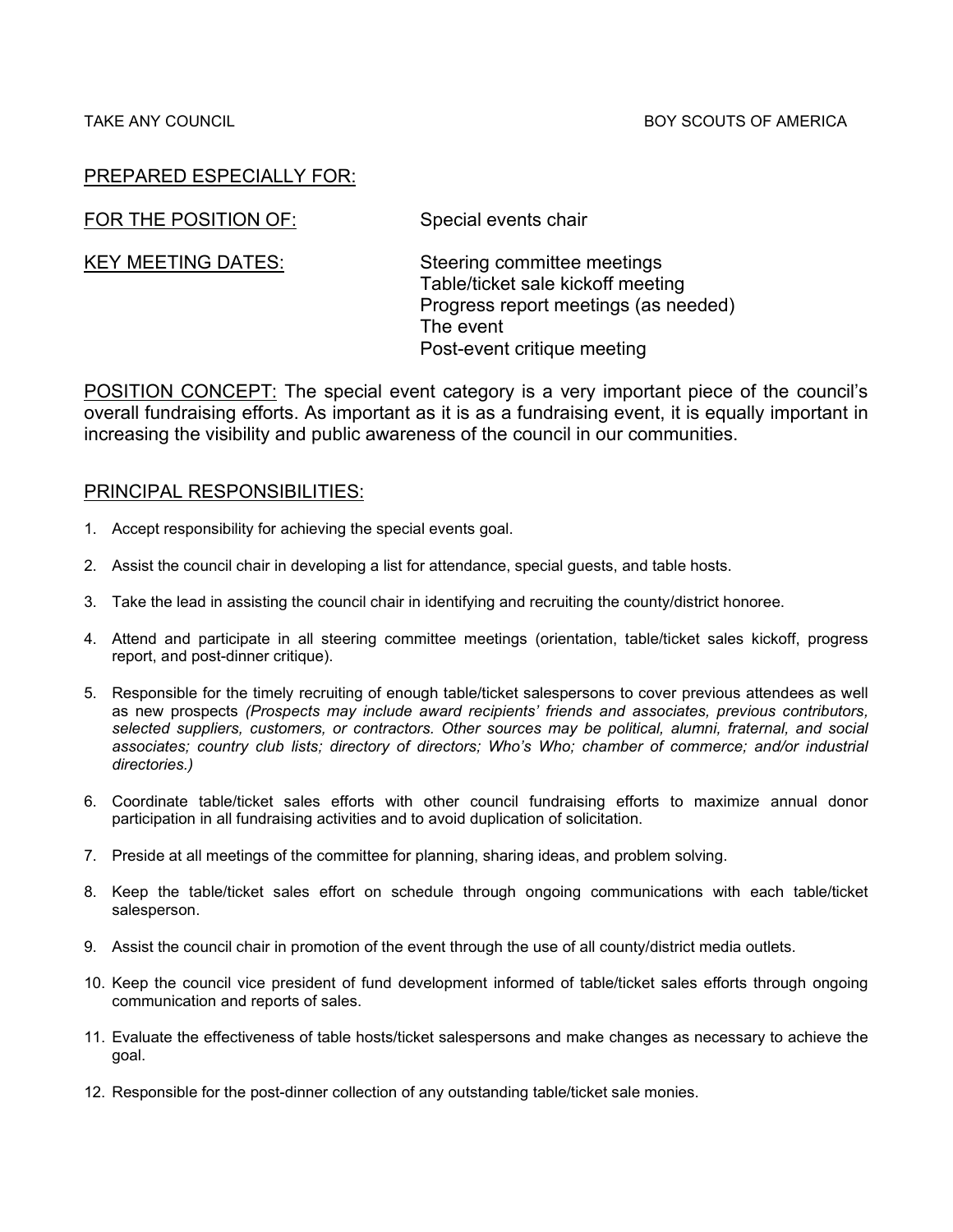FOR THE POSITION OF: Council training chair

KEY MEETING DATES: Council coordinated meetings Executive board meetings Training courses (as needed)

POSITION CONCEPT: Responsible to the vice president of program for the training of council volunteers at all levels (unit, district, council) by coordinating the efforts of the district training committees, maintaining the high standards for all training courses offered, and providing training courses that are beyond the scope of the individual district's responsibility. Training is one of the critical issues to developing and conducting quality programs at all levels.

- 1. Encourage and assist the districts in planning and implementing a total leadership growth and development plan for all leaders, regardless of position.
- 2. Select, recruit, and train trainers for council training events.
- 3. Assist the districts in selecting, recruiting, and training an effective training team.
- 4. Plan, coordinate, and schedule effective, year-round leadership training programs using the most current training materials of the Boy Scouts of America.
- 5. Conduct or coordinate council training events, which might include Wood Badge, Boy Scout Leader Outdoor session, Webelos Leader Outdoor Training, National Youth Leader Training, and Chartered Organization Representative Training.
- 6. Approve applications for training recognition and service awards.
- 7. Develop procedures for evaluating the effectiveness of the council's leadership training program.
- 8. Promote and support out-of-council training events, such as Philmont, area, and regional conferences.
- 9. Support other council committees in conducting training specific to their areas of responsibility (commissioners, risk management, etc.).
- 10. Ensure that backup training records are maintained in the local council service center.
- 11. Support the districts in the completion of unit training inventories.
- 12. Complete and maintain an inventory of training supplies and materials.
- 13. Keep the executive board informed as to trends and progress in training in relation to council and district training goals.
- 14. Meet (as needed) with the district training chairs at the council's coordinated meetings to plan and coordinate training courses and monitor achievement of council and district goals.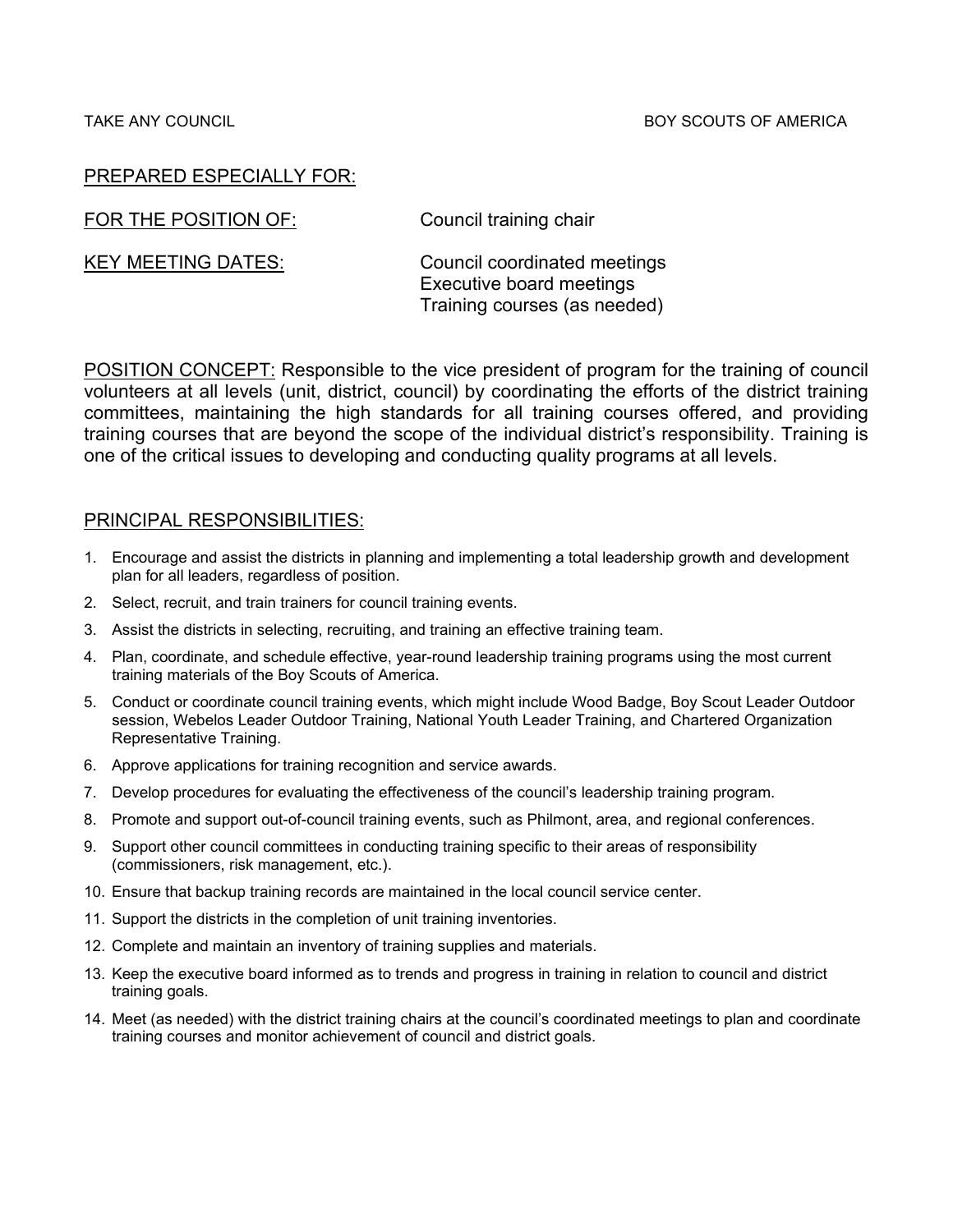| FOR THE POSITION OF: |
|----------------------|
|----------------------|

Council treasurer

KEY MEETING DATES: Executive board meetings

Council officer meetings Treasurer's meetings

POSITION CONCEPT: Responsible to the council president and be responsible, through methods of internal control, for the recording and deposit of all receipts of the corporation, for the proper disbursement of its cash, and accounting for all property of the corporation, whether real or personal, tangible or intangible, however acquired.

- 1. Present annually to the executive board a statement of all income and expenses during the prior year, together with a statement of all assets, liabilities, and fund balances of the corporation as of the end of the year, these statements first having been duly audited and certified in accordance with generally accepted auditing standards by certified public accountants or other recognized independent public accountants approved by the executive board or executive committee. A copy of such audited annual statements shall be kept available at the office of the corporation for inspection by members of the corporation, and a copy shall be filed with the national office of the Boy Scouts of America. The treasurer shall also present interim period reports as required by the executive board.
- 2. Present at each executive board and executive committee meeting, the current Statement of Financial Position, Statement of Changes in Net Assets, together with a Statement of Operations-Unrestricted of the corporation.
- 3. Coordinate with the audit committee the periodic testing of the council's internal controls. Review and coordinate with the executive board approval of fiscal policies and suggest updates when necessary.
- 4. Ensure that all reports required by various regulatory authorities are completed and filed on time, including but not limited to annual audit, 990 form, any state-required financial reports, annual report, etc.
- 5. In cooperation with the executive committee, approve expenditures of funds.
- 6. Ensure that standard accounting procedures are used in the council.
- 7. Evaluate and, when necessary, provide training to executive board members on reading and understanding council financial statements.
- 8. Contribute to FOS annually through a combination of "personal giving" and/or "getting" in order to ensure the council's financial success.
- 9. Identify and recommend individuals to become actively involved in the Scouting program.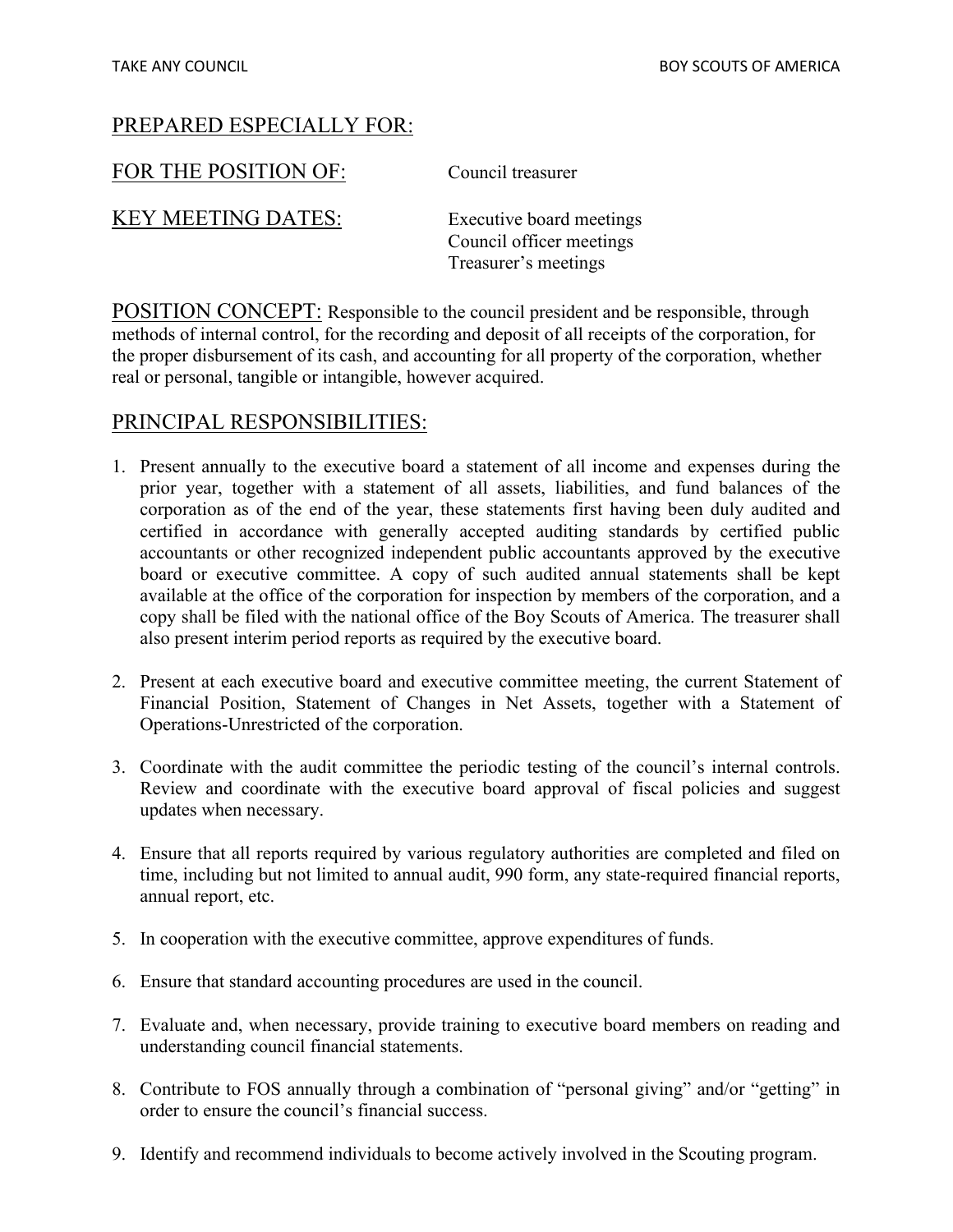| FOR THE POSITION OF:      | Vice president of administration                                                  |
|---------------------------|-----------------------------------------------------------------------------------|
| <b>KEY MEETING DATES:</b> | Executive committee meetings<br>Executive board meetings<br>Annual charter review |
|                           | Council coordinated meetings (as needed)                                          |

POSITION CONCEPT: Responsible to the council president for recruiting and building an organization of volunteers to oversee the successful administration of the following: strategic plan, marketing/public relations, property development and maintenance, risk management/council insurance (health and safety), nominating committee, and personnel/compensation and benefits.

- 1. Recruit, train, orient, inspire, and motivate volunteers to carry out the committee functions through chairs for (1) strategic plan, (2) property development and maintenance, (3) risk management/council insurance, (4) nominating committee, (5) marketing/public relations, and (7) personnel/compensation and benefits.
- 2. Assist each chair in recruiting key committee members, determining (with the assistance of the council president and Scout executive) priority actions, and planning budget needs.
- 3. Attend executive committee and board meetings, reporting to the board in the field of responsibility, while lending expertise to the decision-making process.
- 4. Serve as a liaison and facilitate communication between the properties, fundraising, and program committees to ensure the best use of council resources for the benefit of the total Scouting program.
- 5. Coordinate meetings (as needed) of the departments for planning, reporting, coordinating, and providing assistance to committee chairs.
- 6. Serve as a liaison and facilitate communication between the marketing/public relations and program committees to ensure program exposure and community awareness of the council and the Boy Scouts of America.
- 7. Participate actively in building the administrative portion of the council's strategic plan.
- 8. Participate as a member of the personnel/compensation and benefits committee as needed when staff/employee vacancies occur, and as a member of the year-end compensation review committee.
- 9. Serve as council nominating committee chair, if asked by the council president to do so, or serve as a member of the council nominating committee if the president chooses to appoint someone else as chair.
- 10. Actively fulfill the responsibilities of a council executive board member.
- 11. Help develop and achieve the goals within the assigned area of responsibility to help the council achieve the Journey to Excellence award annually.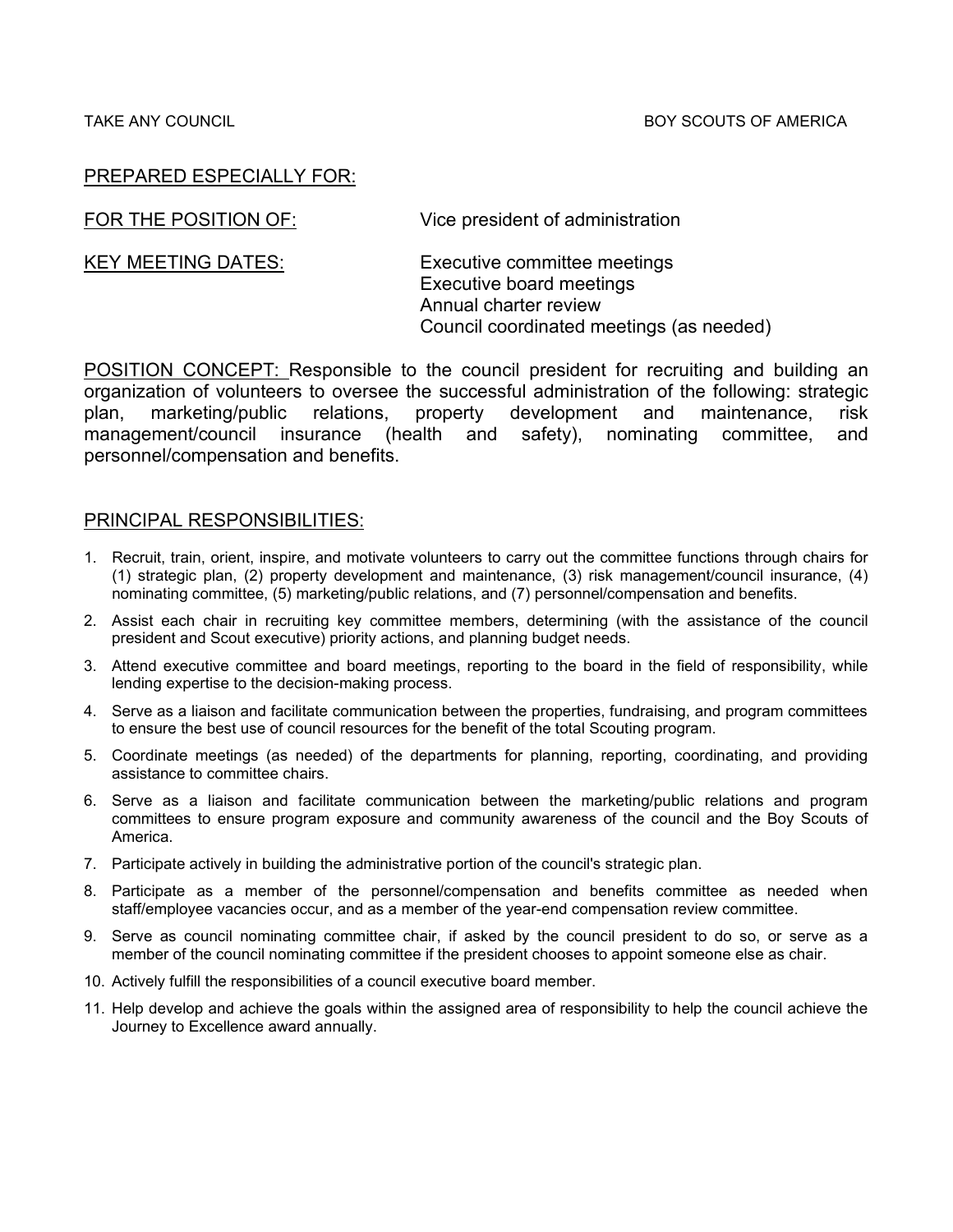| FOR THE POSITION OF:      | Vice president of district operations                                                                |
|---------------------------|------------------------------------------------------------------------------------------------------|
| <b>KEY MEETING DATES:</b> | Executive committee meetings<br>Executive board meetings<br>Council coordinated meetings (as needed) |

POSITION CONCEPT: Responsible to the council president for working with and through the chairs of the districts to ensure the full and proper administration of all district operations (membership, manpower, fundraising, and program delivery) by utilizing the full resources of the council's executive board in helping each of the districts achieve the Journey to Excellence award annually.

- 1. Coordinate the districts' key volunteers in conducting the annual program planning, district self-evaluation, and goal-setting conference.
- 2. Serve as a resource and assist each chair in recruiting key district committee members to fully staff the district's operations (membership, manpower, fundraising, and program functions).
- 3. Attend executive committee and board meetings, reporting to the board on the health and operation of all districts.
- 4. With the help of the district chairs, facilitate the organization of "fireside chats" in each of the districts annually.
- 5. Serve as a liaison and facilitate communication between the district chairs and the executive committee to ensure the best use of council resources for the benefit of each of the districts.
- 6. Facilitate and preside at the district chair meetings at the council's coordinated meetings.
- 7. Participate actively in building portions of the council's strategic plan as they relate to district operations.
- 8. Participate as a member of the district nominating committee as needed, particularly when district chair vacancies occur.
- 9. Actively fulfill the responsibilities of a council executive board member.
- 10. Help develop and achieve the goals within the assigned area of responsibility to help the council achieve the Journey to Excellence award annually.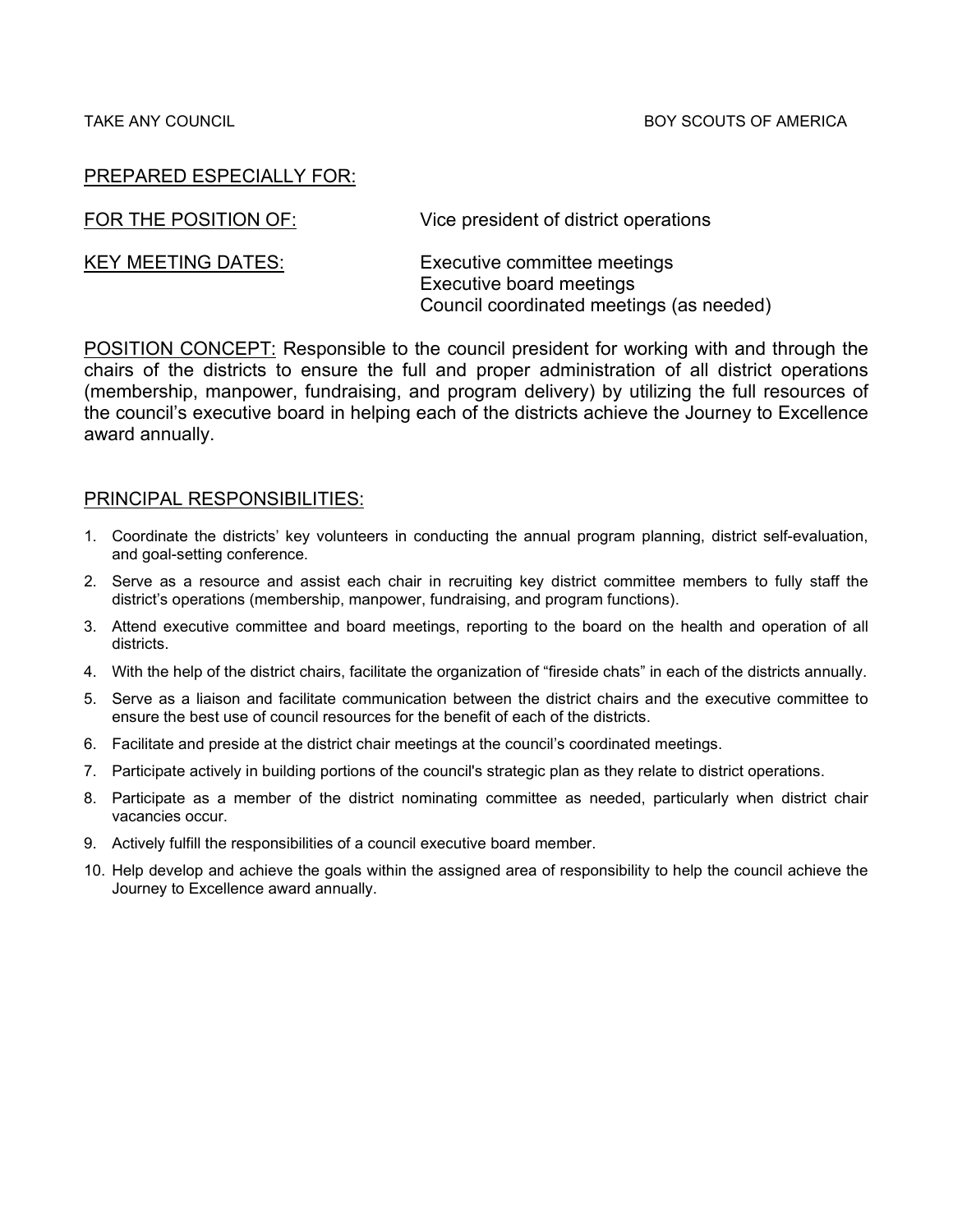#### TAKE ANY COUNCIL BOY SCOUTS OF AMERICA

## PREPARED ESPECIALLY FOR:

FOR THE POSITION OF: Vice president of finance

KEY MEETING DATES: Executive committee meetings Executive board meetings Finance committee meetings (as needed)

POSITION CONCEPT: Responsible to the council president for building an organization capable of executing the council's overall finance plan in support of the strategic plan by overseeing and insuring the council's fiscal capacity to provide a quality program for young people.

- 1. Accept the responsibility to insure that the council meets its fiscal capacity needs.
- 2. Assist the council president and Scout executive, through the United Way relationships chair, in maintaining the best possible relationships with all United Way partners.
- 3. Responsible for the administration of the council fiscal strategy:
	- Conduct monthly finance committee meetings
	- Assist in the recruiting and support of subcommittee chairs: investment, budget, and compensation and benefits
	- Provide coaching and guidance to subcommittee chairs
	- Work with the treasurer and vice president of fund development to make recommendations on fiscal operations
- 4. Conduct regular report meetings of your volunteer committee, ensuring the approved budgetary, membership, and program goals of the council's annual and strategic plans are receiving focus.
- 5. Give leadership to monthly reviews and recommendations with regard to the council's financial performance, specifically the four key indicators of operating net, cash flow, accumulated debt, and revenue generation.
- 6. Periodically review department performance as measured against budget and history. Examples would include total camping operations, Scout shops, and district activities.
- 7. Maintain and interpret to the council the finance policies of the Boy Scouts of America.
- 8. Keep the executive board informed as to trends, responsibilities, and progress in the various facets of council funding in relation to the council's needs.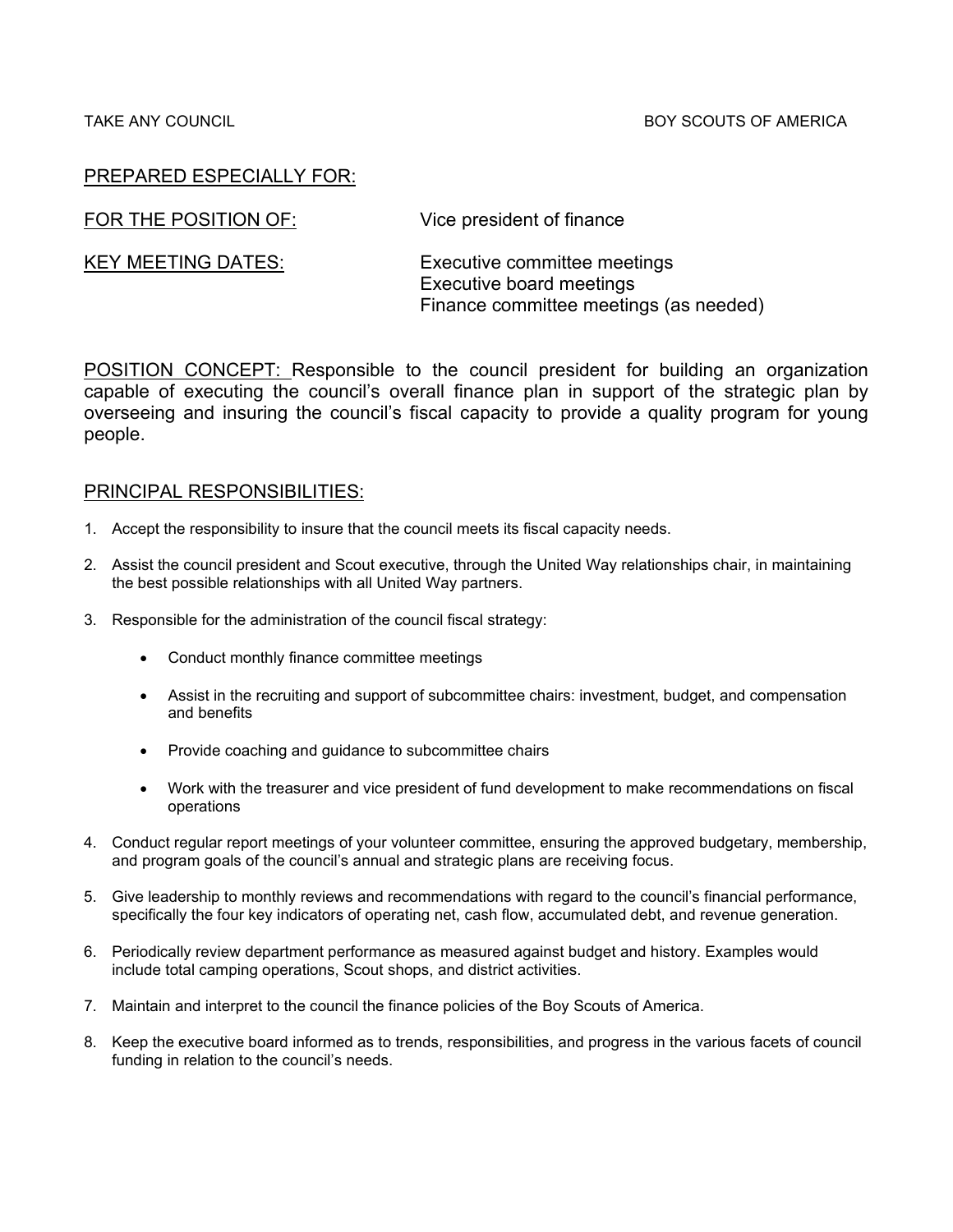| FOR THE POSITION OF:      | Vice president of fund development                                                                                                                 |
|---------------------------|----------------------------------------------------------------------------------------------------------------------------------------------------|
| <b>KEY MEETING DATES:</b> | Executive committee meetings<br>Executive board meetings<br>Fundraising committee meetings (as needed)<br>Council coordinated meetings (as needed) |

POSITION CONCEPT: Responsible to the council president for building an organization capable of executing the council's overall development plan in support of the strategic plan by raising the required operating funds to meet the annual council budget, capital funds for land and facilities to provide a quality program for young people, and endowment gifts to augment the council's trust fund.

- 1. Accept responsibility for achieving the council fundraising goals.
- 2. Give leadership to recruiting chairs for the fund development subcommittees. These include council annual campaigns, capital campaign and planned giving.
- 3. Attend executive committee and board meetings, reporting to the board in the field of responsibility, while lending expertise to the decision-making process.
- 4. Give direction to the fundraising programs of the council.
- 5. Preside at all council fundraising committee meetings. Conduct regular report meetings of your volunteer committee, ensuring the approved budgetary, membership, and program goals of the council's annual and strategic plan are being followed.
- 6. Evaluate the effectiveness of chairs and committee members and make changes as necessary to achieve the goal of funding the council's operating, capital, and endowment needs.
- 7. Aid in the selection of district finance chairs and FOS chairs.
- 8. Maintain and interpret to the council the finance policies of the Boy Scouts of America.
- 9. Participate actively in both building and monitoring the fundraising portion of the council's strategic plan.
- 10. Keep the executive board informed as to trends, responsibilities, and progress in the various facets of council funding in relation to the council's needs.
- 11. Meet with the district finance chairs at the council's coordinated committee meetings to plan, share ideas, and for training.
- 12. Provide leadership to any capital campaign initiatives.
- 13. Help develop and achieve the goals within the assigned area of responsibility to help the council achieve the Journey to Excellence award annually.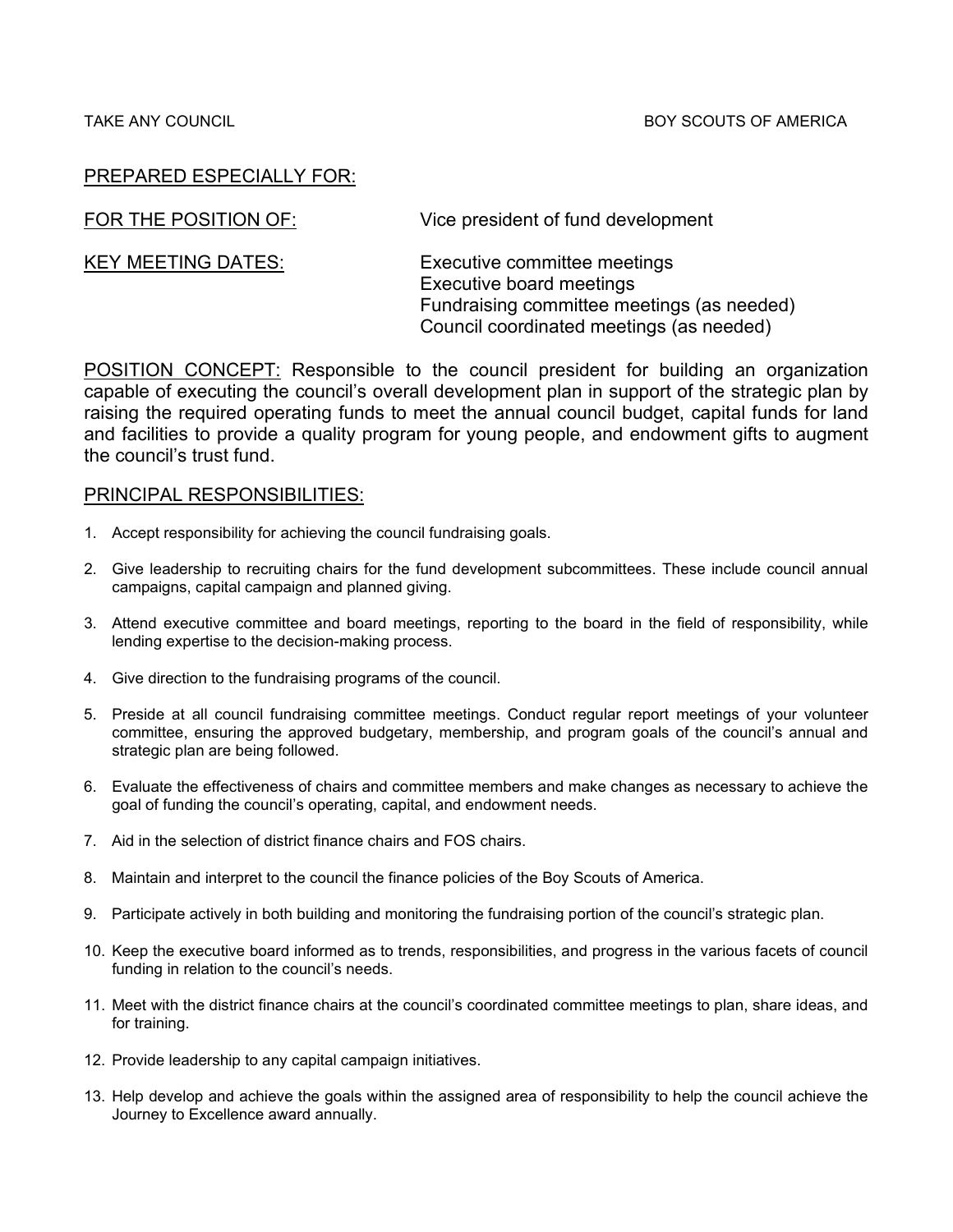TAKE ANY COUNCIL **Example 2** and the BOY SCOUTS OF AMERICA

# PREPARED ESPECIALLY FOR:

KEY MEETING DATES: Executive board meetings

FOR THE POSITION OF: Vice president of Learning for Life

Council officer meetings Learning for Life meetings

POSITION CONCEPT: Responsible to the council president for the leadership of the Learning for Life division of the council. Serve on the executive committee.

# PRINCIPAL RESPONSIBILITIES:

1. Be willing and able to serve for at least two one-year terms.

2. Have an education background and be knowledgeable about the Learning for Life program.

3. Possess positive people skills and be interested in recruiting.

4. Enroll as a Friends of Scouting financial contributor.

5. Work with the staff to identify and recruit individuals to fill key Learning for Life committee positions to include marketing, membership, program, and finance.

6. Assist in searching out opportunities to expand the programs to more schools and businesses.

7. Keep the executive board updated on issues related to Learning for Life.

8. Be a strong advocate for the Boy Scouts of America in the schools.

9. Help develop the programs to be self-sustaining by identifying revenue sources such as grants and corporate sponsorships.

10. Recruit and give leadership to an individual to lead a strong Explorer Post Presidents Association.

11. Assist in the development of Learning for Life events.

12. Attend occasional Exploring events.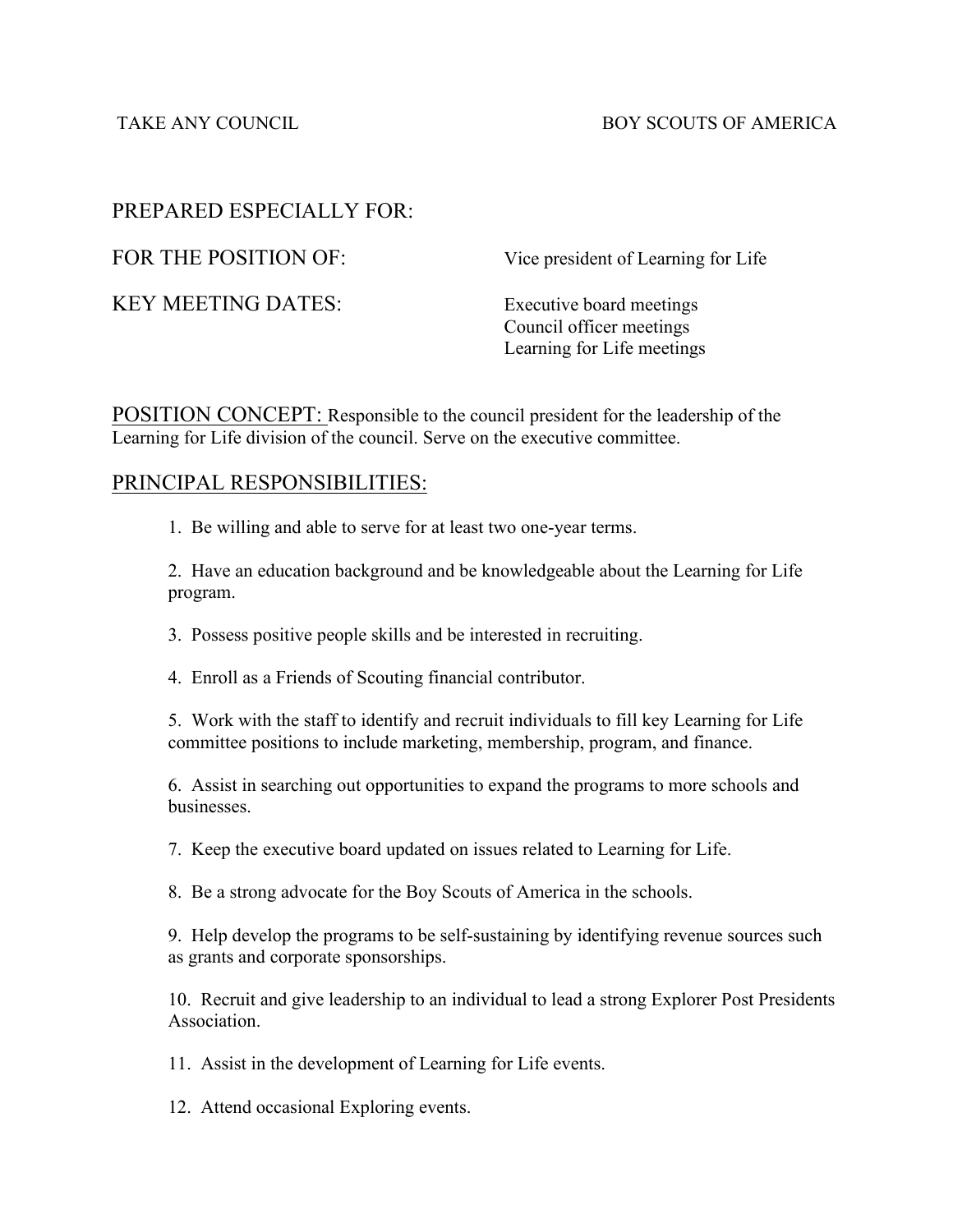| FOR THE POSITION OF:      | Vice president of membership/relationships                                                                                                        |
|---------------------------|---------------------------------------------------------------------------------------------------------------------------------------------------|
| <b>KEY MEETING DATES:</b> | Executive committee meetings<br>Executive board meetings<br>Membership committee meetings (as needed)<br>Council coordinated meetings (as needed) |

POSITION CONCEPT: Responsible to the council president to recruit and build a volunteer committee structure to ensure steady, balanced, membership growth throughout the council, paying particular attention to areas of special need, while maintaining mutually beneficial relationships with chartered organizations and other community and youth-serving groups within the council's territory.

- 1. Develop, with the assistance of the Scout executive, the council's long-range membership plan and annual membership goals, as well as the membership portion of the council's strategic plan.
- 2. Develop a plan to achieve the annual membership goals, including new-unit organization, Tiger Cub graduation, Webelos transition, fall roundup, spring and fall School Night for Scouting programs, and other membership programs as needed.
- 3. Monitor achievement on a monthly basis; be alert to deviations or trends that demand a response; strive to maintain monthly balanced growth and improved membership retention in all programs.
- 4. Attend executive committee and board meetings, reporting to the board in the field of responsibility, while lending expertise to the decision-making process.
- 5. Gather annual school enrollment statistics in order to determine market penetration as an aid for determining new-unit organization needs.
- 6. Give attention to youth with special needs, those in rural areas, those in low-income areas, etc.
- 7. Develop and expand relationships between chartered organizations and the council.
- 8. Cultivate community organizations, groups, and associations that might become chartered organizations or support Scouting in other ways.
- 9. Conduct, as needed, relationships conferences and chartered organization representative training.
- 10. Support the religious emblems program of chartered organizations.
- 11. Conduct a community organization survey, listing all community organizations with interests within the council territory, surveying their needs and desires regarding young people and their ability to organize one or more units.
- 12. Meet with the district membership chairs at the council's coordinated committee meetings to plan, share ideas, and for training.
- 13. Actively fulfill the responsibilities of a council executive board member.
- 14. Help develop and achieve the goals within the assigned area of responsibility to help the council achieve the Journey to Excellence award annually.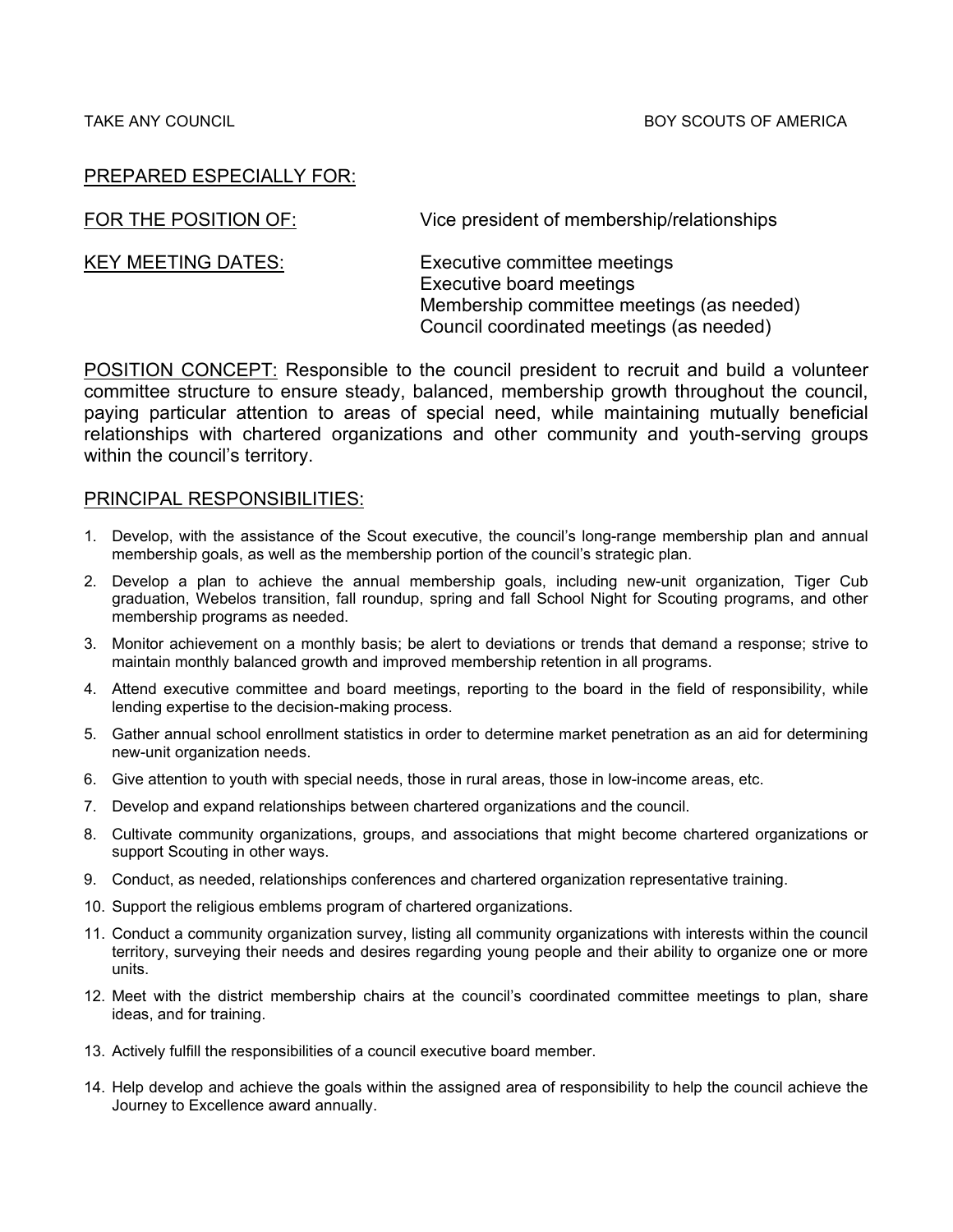FOR THE POSITION OF: Vice president of program

KEY MEETING DATES: Executive committee meetings Executive board meetings Program committee meetings (as needed) Council coordinated meetings (as needed)

POSITION CONCEPT: Responsible to the council president for recruiting and building an organization of volunteers to strengthen and enrich unit program by overseeing the council's program function and supporting the work of the district program volunteers.

- 1. Recruit, train/orient, inspire, and motivate volunteers to carry out the committee functions through chairs for (1) Cub Scout camping and outdoor program, (2) Boy Scout camping and outdoor program, (3) activities and civic service, (4) advancement and recognition, and (5) council training events.
- 2. Assist each chair in recruiting key committee chairs and members for Cub Scout camping and outdoor, Boy Scout camping and outdoor, activities and civic service, advancement and recognition, and training.
- 3. Attend executive committee and board meetings, reporting to the board in the field of responsibility, while lending expertise to the decision-making process.
- 4. Coordinate council coordinated meetings of the departments for planning, reporting, coordinating, and providing assistance to committee chairs and specialists.
- 5. Participate actively in building the program portion of the council's strategic plan.
- 6. Utilize program reports and records to monitor progress, watch for changes, and respond to trends.
- 7. Give leadership to the annual process of program evaluation, goal setting, and program development that results in the annual council program planning calendar.
- 8. Work cooperatively with the properties committee in developing a long-range camp usage program that meets the current demands, while planning for future program usage.
- 9. Work cooperatively with Venturing to ensure that a quality program is coordinated with all planned activities and developed using all the resources of the council.
- 10. Actively fulfill the responsibilities of a council executive board member.
- 11. Help develop and achieve the goals within the assigned area of responsibility to help the council achieve the Journey to Excellence award annually.